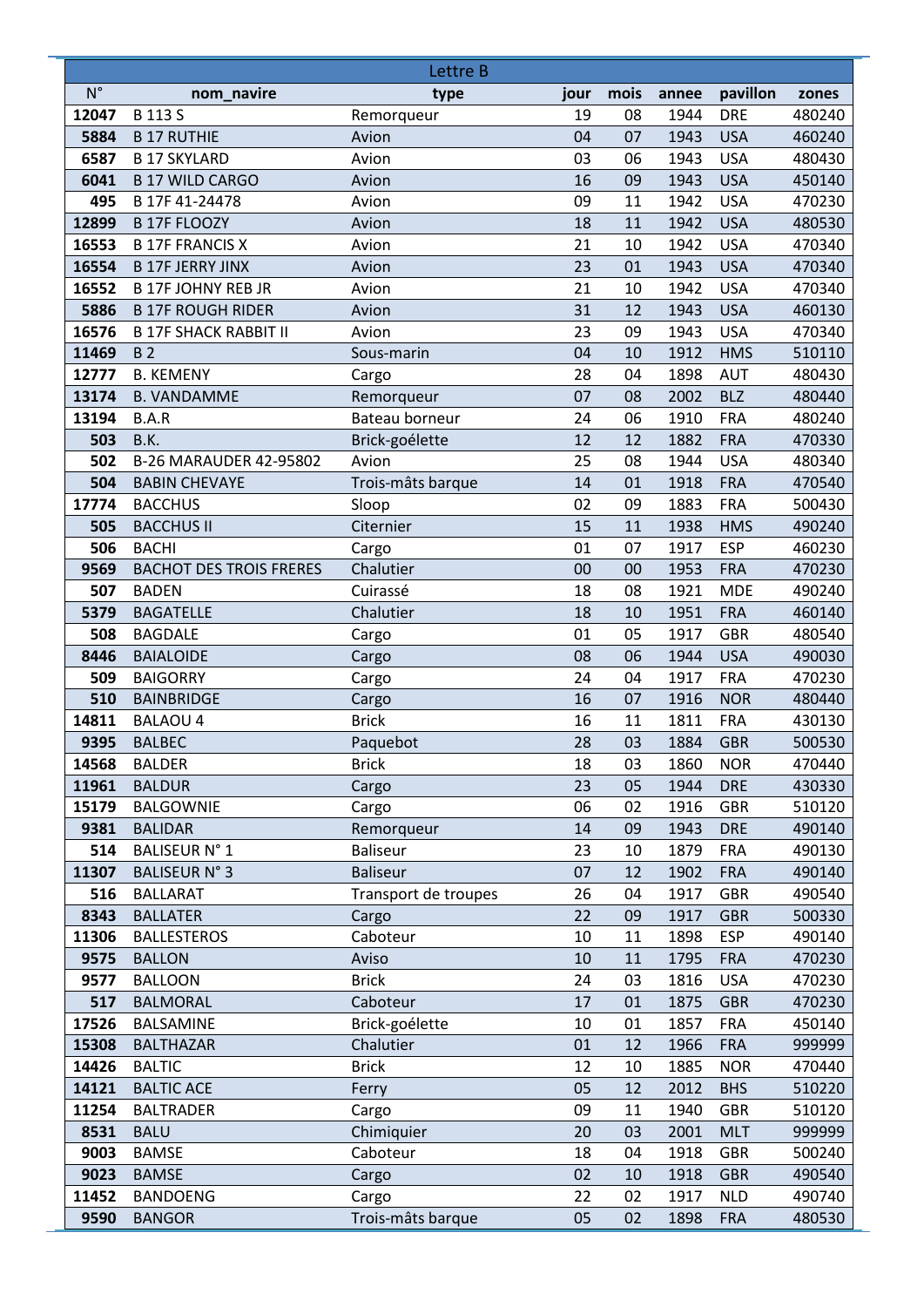| 11818       | <b>BANGPUHTIS</b>                                | Goélette                          | 04       | 02       | 1917         | <b>TSA</b>        | 490640           |
|-------------|--------------------------------------------------|-----------------------------------|----------|----------|--------------|-------------------|------------------|
| 5381        | <b>BANKA</b>                                     | Caboteur                          | 16       | 08       | 1944         | <b>DRE</b>        | 460140           |
| 14048       | <b>BANTRY</b>                                    | Caboteur                          | 20       | 03       | 1934         | <b>IRL</b>        | 500040           |
| 16590       | <b>BAOULE</b>                                    | Cargo                             | 31       | 10       | 1939         | <b>FRA</b>        | 999999           |
| 14399       | <b>BAPTISTE MARIE</b>                            | Lougre                            | 15       | 11       | 1876         | <b>FRA</b>        | 490240           |
| 14201       | <b>BAR</b>                                       | Harenguier                        | 17       | 09       | 1921         | <b>FRA</b>        | 500120           |
| 16854       | <b>BARA BI</b>                                   | Cargo                             | 26       | 04       | 1921         | <b>ESP</b>        | 480530           |
| 13931       | <b>BARA PEMDEZ</b>                               | Ligneur                           | 17       | 05       | 2012         | <b>FRA</b>        | 470330           |
| 11760       | <b>BARBARA</b>                                   | Cargo                             | 20       | 10       | 1916         | <b>GBR</b>        | 500130           |
| 16194       | <b>BARBARA</b>                                   | <b>Brick</b>                      | 21       | 12       | 1832         | <b>GBR</b>        | 510110           |
| 520         | <b>BARBARA ELEONORE</b>                          | Trois-mâts                        | 27       | 01       | 1749         | <b>POL</b>        | 470440           |
| 8586        | <b>BARBARA JEAN</b>                              | <b>Barge</b>                      | 01       | 06       | 1940         | <b>GBR</b>        | 510210           |
| 14583       | <b>BARBET</b>                                    | Chalutier                         | 02       | 04       | 1962         | <b>FRA</b>        | 510640           |
| 10257       | <b>BARBICHE</b>                                  | Canot                             | 07       | 09       | 1901         | <b>FRA</b>        | 480440           |
| 12591       | <b>BARBOUDE</b>                                  | Corvette                          | 00       | 12       | 1786         | <b>FRA</b>        | 490140           |
| 9119        | <b>BARBRO</b>                                    | Cargo                             | 14       | 10       | 1917         | <b>NOR</b>        | 490330           |
| 13109       | <b>BARBUE</b>                                    | Chalutier                         | 24       | 07       | 1943         | <b>FRA</b>        | 460130           |
| 12590       | <b>BARBUE</b>                                    | Flûte                             | 12       | 12       | 1771         | <b>ROI</b>        | 470440           |
| 17989       | <b>BARCENA</b>                                   | Cargo                             | 01       | 06       | 1913         | <b>URY</b>        | 470430           |
| 9101        | <b>BARD</b>                                      | Cargo                             | 07       | 04       | 1927         | <b>NOR</b>        | 480530           |
| 16535       | <b>BARD</b>                                      | Caboteur                          | 11       | 12       | 1917         | <b>NOR</b>        | 500530           |
| 17828       | <b>BAREND KRANS</b>                              | Brick-goélette                    | 14       | 02       | 1881         | <b>NLD</b>        | 490130           |
| 9037        | <b>BARFLEUR</b>                                  | Remorqueur                        | 23       | 05       | 1940         | <b>FRA</b>        | 500120           |
| 11475       | <b>BARGANY</b>                                   | Caboteur                          | 24       | 12       | 1916         | <b>GBR</b>        | 480540           |
| 16394       | <b>BARLOCHAN</b>                                 | <b>Brick</b>                      | 11       | 02       | 1880         | <b>GBR</b>        | 490140           |
| 8650        | <b>BARN HILL</b>                                 | Cargo                             | 20       | 03       | 1940         | <b>GBR</b>        | 500140           |
| 5382        | <b>BARNAVELD</b>                                 | Chasse-marée                      | 27       | 11       | 1805         | <b>FRA</b>        | 460240           |
| 521         | <b>BARNTON</b>                                   | Cargo                             | 24       | 04       | 1917         | <b>GBR</b>        | 450240           |
| 17784       | <b>BARON ABERDARE</b>                            | Trois-mâts                        | 12       | 12       | 1883         | <b>GBR</b>        | 510120           |
| 16764       | <b>BARON AILSA</b>                               | Cargo                             | 09       | 05       | 1918         | <b>GBR</b>        | 999999           |
| 14975       | <b>BARON ARDROSSAN</b>                           | Cargo                             | 21       | 08       | 1898         | <b>GBR</b>        | 510540           |
| 8808        | <b>BARON CARNEGIE</b>                            | Cargo                             | 11       | 06       | 1941         | <b>GBR</b>        | 510530           |
| 8434        | <b>BARON GARIOCH</b>                             | Cargo                             | 31       | 01       | 1917         | <b>GBR</b>        | 500140           |
| 8337        | <b>BARON OF RENFREW</b>                          | Quatre-mâts barque                | 27       | 10       | 1825         | CAN               | 510110           |
| 9122        | <b>BARON SALTOUN</b>                             | Cargo                             | 12       | 06       | 1940         | <b>GBR</b>        | 490140           |
| 15377       | <b>BARONESS KEITH</b>                            | Goélette                          | 16       | 12       | 1830         | <b>GBR</b>        | 490240           |
| 522<br>5222 | <b>BARONNE DE BAYE</b>                           | Trois-mâts                        | 00<br>07 | 00       | 1790         | <b>FRA</b>        | 0                |
| 5144        | <b>BARQUE INCONNUE</b><br><b>BARQUE INCONNUE</b> | <b>Barque</b>                     | 27       | 04<br>10 | 1777<br>1768 | <b>FRA</b><br>XXX | 470230<br>470230 |
| 523         | <b>BARRACUDA</b>                                 | <b>Barque</b><br>Chalutier côtier | 14       | 11       | 1996         | <b>FRA</b>        | 490040           |
| 18054       | <b>BARRACUDA</b>                                 | Ligneur                           | 21       | 01       | 1969         | <b>FRA</b>        | 470230           |
| 14105       | <b>BARREIRO</b>                                  | Cargo                             | 01       | 05       | 1917         | <b>PRT</b>        | 430330           |
| 12804       | BARREMMAN                                        | Trois-mâts                        | 09       | 07       | 1887         | <b>GBR</b>        | 500630           |
| 524         | <b>BARROWMORE</b>                                | Cargo                             | 19       | 02       | 1918         | <b>GBR</b>        | 490740           |
| 13637       | <b>BARSAC</b>                                    | Cargo                             | 11       | 01       | 1918         | <b>FRA</b>        | 490040           |
| 525         | <b>BARTHOLOMEW LEDGES</b>                        | Vaisseau                          | 00       | 00       | 1597         | <b>ESP</b>        | 490640           |
| 15286       | <b>BAS FORT BLANC</b>                            | Chalutier                         | 16       | 02       | 1947         | <b>FRA</b>        | 500110           |
| 11093       | <b>BASIL</b>                                     | Cargo                             | 11       | 11       | 1917         | <b>GBR</b>        | 500040           |
| 8295        | <b>BASILIK</b>                                   | Destroyer                         | 01       | 06       | 1940         | <b>HMS</b>        | 510210           |
| 17319       | <b>BASQUE</b>                                    | <b>Brick</b>                      | 08       | 11       | 1840         | <b>FRA</b>        | 450040           |
| 15444       | <b>BASSE INDRE</b>                               | Caboteur                          | 14       | 05       | 1970         | <b>FRA</b>        | 999999           |
| 9595        | <b>BASSE INDRE</b>                               | Cargo                             | 15       | 11       | 1927         | <b>FRA</b>        | 999999           |
| 528         | <b>BASSE TERRE</b>                               | Trois-mâts                        | 00       | 00       | 1778         | <b>FRA</b>        | 470340           |
| 15143       | <b>BASTIDE</b>                                   | Chasse-marée                      | 06       | 04       | 1851         | <b>FRA</b>        | 470340           |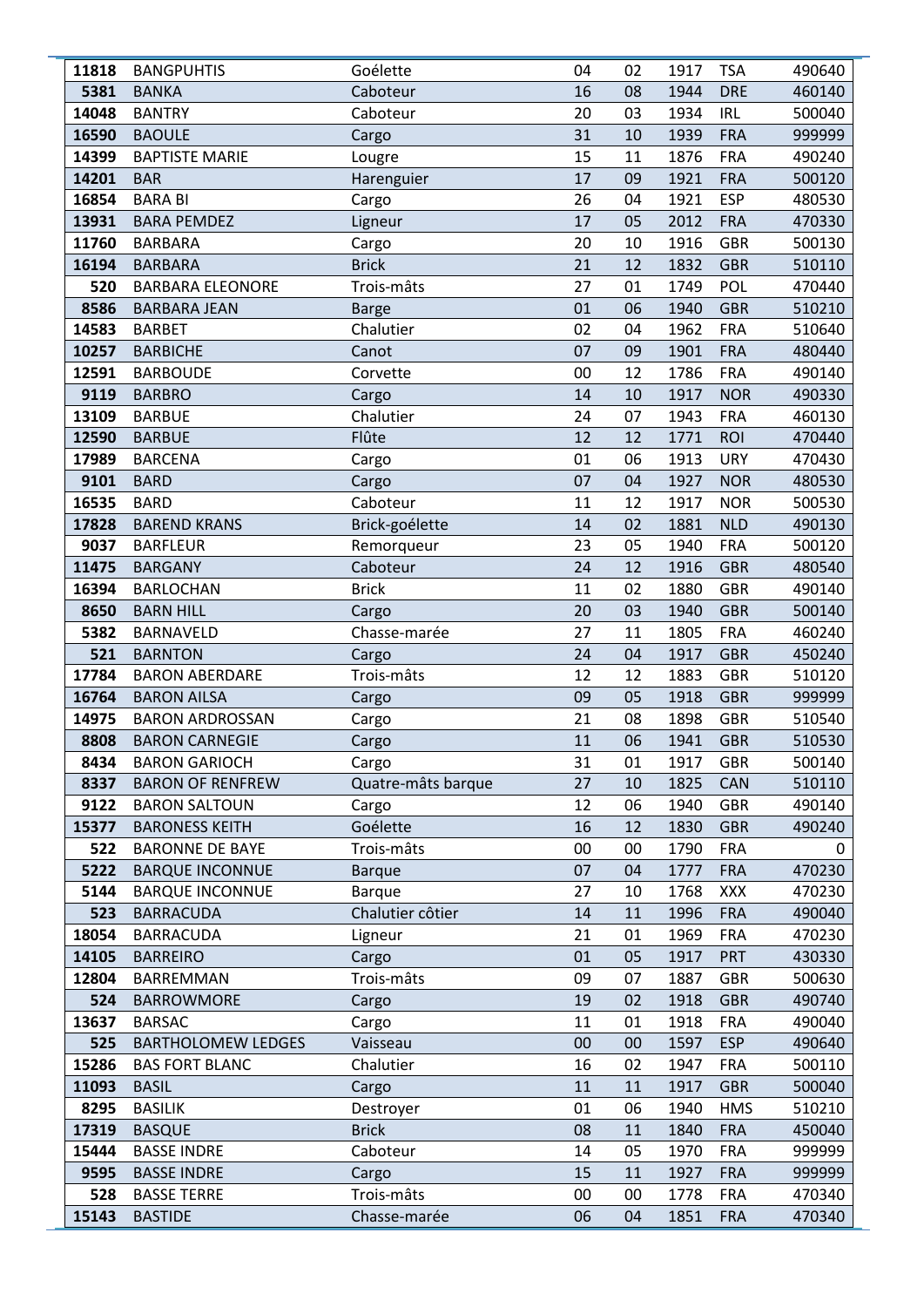| 17454      | <b>BASTIDE</b>                              | Chasse-marée        | 06       | 04       | 1851         | <b>FRA</b>               | 470340           |
|------------|---------------------------------------------|---------------------|----------|----------|--------------|--------------------------|------------------|
| 9580       | <b>BASTILLE</b>                             | Chasse-marée        | 14       | 02       | 1862         | <b>FRA</b>               | 490540           |
| 529        | <b>BASUTA</b>                               | Cargo               | 08       | 02       | 1918         | <b>GBR</b>               | 490530           |
| 12535      | <b>BATAILLEUSE</b>                          | Dragueur de mines   | 12       | 07       | 1937         | <b>FRA</b>               | 470330           |
| 13229      | <b>BATAVIA</b>                              | Goélette            | 01       | 04       | 1912         | <b>FRA</b>               | 480440           |
| 16258      | <b>BATAVIA</b>                              | <b>Brick</b>        | 01       | 11       | 1889         | <b>SWE</b>               | 510210           |
| 17923      | <b>BATAVIA</b>                              | <b>Brick</b>        | 31       | 10       | 1889         | <b>SWE</b>               | 510110           |
| 8283       | <b>BATAVIER V</b>                           | Cargo               | 03       | 11       | 1941         | <b>DRE</b>               | 500120           |
| 15246      | <b>BATAVIER V</b>                           | Navire à passagers  | 16       | 05       | 1916         | <b>NLD</b>               | 510120           |
| 12778      | <b>BATLEY</b>                               | Cargo               | 06       | 02       | 1891         | <b>GBR</b>               | 450130           |
| 14870      | <b>BAUJEU</b>                               | Lougre              | 29       | 12       | 1705         | <b>FRA</b>               | 470130           |
| 9093       | <b>BAUS</b>                                 | Charbonnier         | 05       | 04       | 1916         | <b>NOR</b>               | 490040           |
| 531        | <b>BAVARIA</b>                              | Cargo               | 12       | 11       | 1905         | <b>GBR</b>               | 470230           |
| 12793      | <b>BAVINGTON</b>                            | Cargo               | 08       | 06       | 1887         | <b>GBR</b>               | 480530           |
| 13650      | <b>BAVOLETTE</b>                            | Chalutier           | 30       | 05       | 2011         | <b>FRA</b>               | 480140           |
| 532        | <b>BAY OF PANAMA</b>                        | Quatre-mâts barque  | 10       | 03       | 1891         | <b>GBR</b>               | 500530           |
| 11308      | <b>BAYADERE</b>                             | Lougre              | 07       | 12       | 1883         | <b>FRA</b>               | 490140           |
| 14398      | <b>BAYADERE</b>                             | Lougre              | 18       | 09       | 1876         | <b>FRA</b>               | 480440           |
| 9566       | <b>BAYARD</b>                               | Chaloupe            | 03       | 10       | 1906         | <b>FRA</b>               | 470230           |
| 5907       | <b>BAYARD SANS PEUR</b>                     | Dundee              | 14       | 10       | 1918         | <b>FRA</b>               | 470430           |
| 16434      | <b>BAYCHATTAN</b>                           | Cargo               | 11       | 10       | 1917         | <b>GBR</b>               | 500330           |
| 9118       | <b>BAYGITANO</b>                            | Cargo               | 18       | 03       | 1918         | <b>GBR</b>               | 500240           |
| 533        | <b>BAYNAEN</b>                              | Cargo               | 25       | 03       | 1917         | <b>GBR</b>               | 470340           |
| 13597      | <b>BAYO</b>                                 | Cargo               | 13       | 01       | 1916         | <b>ESP</b>               | 460230           |
| 16032      | <b>BAYONNAIS</b>                            | Canot               | 29       | 04       | 1917         | <b>FRA</b>               | 470440           |
| 535        | <b>BAYONNAISE</b>                           | <b>Brick</b>        | 13       | 04       | 1880         | <b>FRA</b>               | 480240           |
| 9574       | <b>BAYONNAISE</b>                           | Gabarre             | 00       | 06       | 1793         | <b>FRA</b>               | 470230           |
| 10785      | <b>BAYONNE</b>                              | Trois-mâts carré    | 17       | 02       | 1917         | <b>FRA</b>               | 500330           |
| 536        | <b>BAYVOE</b>                               | Cargo               | 09       | 01       | 1918         | <b>GBR</b>               | 470430           |
| 8514       | <b>BAZANA</b>                               | Galère              | 30       | 07       | 1588         | <b>ESP</b>               | 430140           |
| 9565       | <b>BEARN</b>                                | Cargo               | 19       | 06       | 1917         | <b>FRA</b>               | 430640           |
| 12629      | <b>BEARNAIS</b>                             | Trois-mâts goélette | 22       | 01       | 1917         | <b>FRA</b>               | 450140           |
| 15125      | <b>BEATA</b>                                | Dundee              | 17       | 03       | 1918         | <b>FRA</b>               | 490540           |
| 5894       | <b>BEATA</b>                                | Dundee              | 25       | 07       | 1899         | <b>FRA</b>               | 480340           |
| 8707       | <b>BEATRICE</b>                             | Caboteur            | 20       | 07       | 1917         | <b>GBR</b>               | 490440           |
| 538        | <b>BEATRICE MAUD</b>                        | <b>Barge</b>        | 08       | 05       | 1923         | <b>GBR</b>               | 490240           |
| 13696      | <b>BEATRIX</b>                              | <b>Brick</b>        | 24       | 09       | 1859         | <b>NLD</b>               | 0                |
| 13684      | <b>BEATSA</b>                               | Cargo               | 15       | 05       | 1937         | <b>GBR</b>               | 480430           |
| 539        | <b>BEATTY ROSE</b>                          | Cargo               | 01       | 04       | 1927         | <b>GBR</b>               | 490240           |
| 8309       | <b>BEAU RIVAGE</b>                          | Chalutier           | 26       | 02       | 2001         | <b>FRA</b>               | 470230           |
| 15608      | <b>BEAUFRONT</b>                            | Cargo               | 06       | 01       | 1917         | <b>GBR</b>               | 480640           |
| 9586       | <b>BEAUMANOIR</b>                           | Chaloupe            | 28       | 12       | 1888         | <b>FRA</b>               | 470230           |
| 13584      | <b>BEAUMARIS</b>                            | Pétrolier           | 07<br>16 | 02       | 1918         | <b>GBR</b>               | 500530           |
| 540<br>541 | <b>BEAUPORT</b><br><b>BEAUTEMPS BEAUPRE</b> | Caboteur<br>Aviso   | 24       | 02<br>06 | 1930<br>1940 | <b>GUE</b><br><b>FRA</b> | 490230<br>450140 |
| 8646       | <b>BECHEVILLE</b>                           |                     | 09       | 06       | 1944         | <b>HMS</b>               | 490030           |
| 542        | <b>BECQUET</b>                              | Cargo               | 06       | 12       | 1907         | <b>FRA</b>               | 480140           |
| 14774      | <b>BEDECRAG</b>                             | Remorqueur<br>Cargo | 26       | 12       | 1905         | <b>GBR</b>               | 480430           |
| 544        | <b>BEDLINGTON</b>                           | Caboteur            | 02       | 02       | 1873         | <b>GBR</b>               | 460230           |
| 12383      | <b>BEECHPARK</b>                            | Vraquier            | 03       | 08       | 1917         | <b>GBR</b>               | 490640           |
| 13651      | <b>BEECHTREE</b>                            | Cargo               | 02       | 03       | 1927         | <b>GBR</b>               | 500530           |
| 11470      | <b>BEECHTREE</b>                            | Charbonnier         | 10       | 02       | 1917         | <b>GBR</b>               | 500330           |
| 12337      | <b>BEEMAH</b>                               | Cargo               | 27       | 04       | 1917         | <b>GBR</b>               | 490630           |
| 8633       | <b>BEEMSTERDIJK</b>                         | Cargo               | 27       | 10       | 1941         | <b>NLD</b>               | 510630           |
|            |                                             |                     |          |          |              |                          |                  |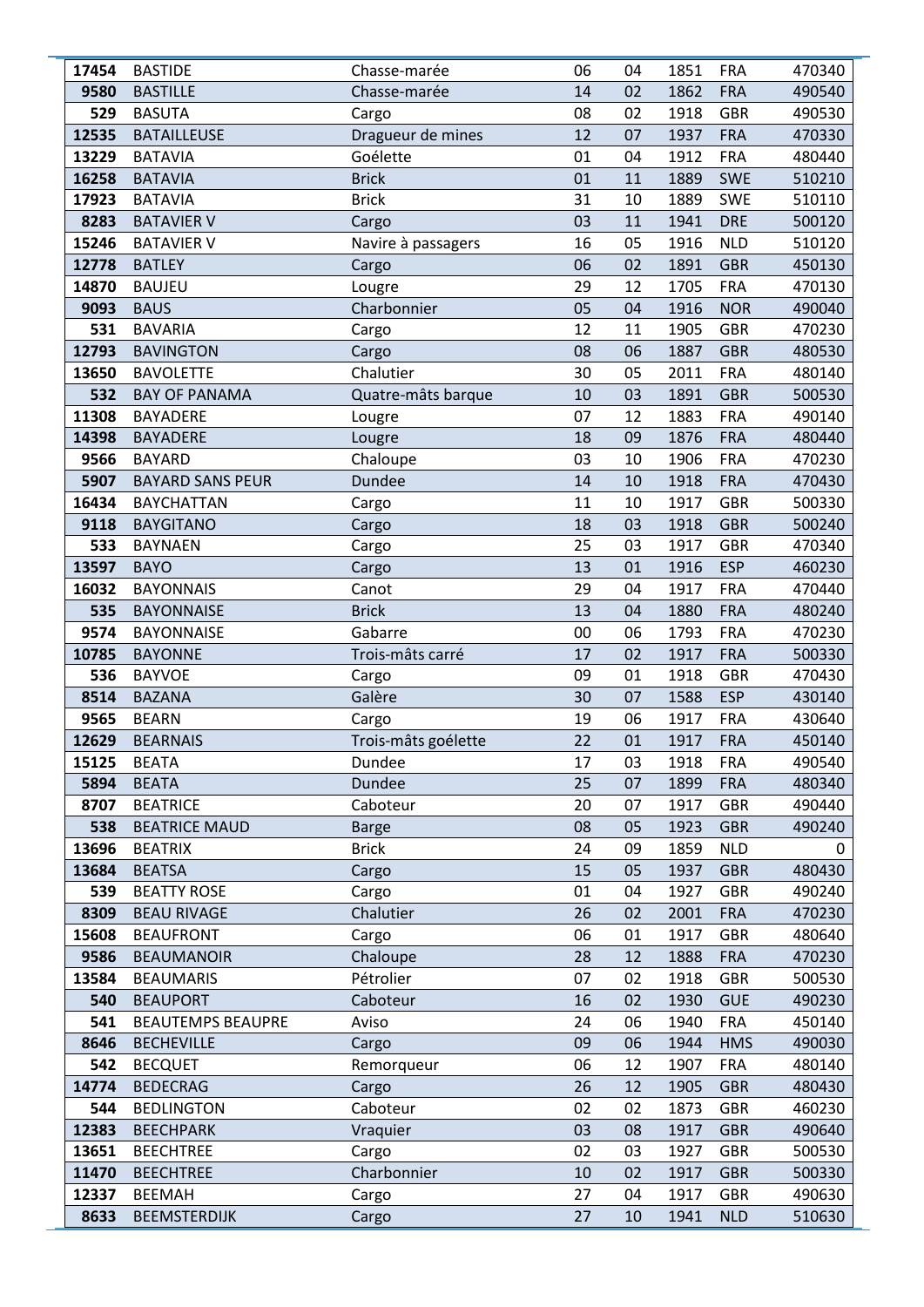| 8301  | <b>BEG AN AER</b>        | Ligneur              | 02 | 05 | 2003 | <b>FRA</b> | 470330       |
|-------|--------------------------|----------------------|----|----|------|------------|--------------|
| 8647  | <b>BEGERIN</b>           | Caboteur             | 18 | 05 | 1941 | <b>GBR</b> | 510540       |
| 16088 | <b>BEGONAN°3</b>         | Cargo                | 23 | 05 | 1917 | <b>ESP</b> | 480530       |
| 545   | <b>BEGONIA</b>           | Cargo                | 21 | 03 | 1918 | <b>GBR</b> | 490530       |
| 8668  | <b>BEHAR</b>             | Cargo                | 24 | 11 | 1940 | <b>GBR</b> | 999999       |
| 15721 | <b>BEHERA</b>            | Cargo                | 22 | 03 | 1895 | <b>GBR</b> | 490240       |
| 15556 | <b>BEHREND</b>           | Trois-mâts goélette  | 30 | 11 | 1916 | <b>GBR</b> | 500130       |
| 546   | <b>BEIGNON</b>           | Cargo                | 02 | 03 | 1899 | <b>GBR</b> | 470230       |
| 9264  | <b>BEIGNON</b>           | Cargo                | 20 | 05 | 1880 | <b>GBR</b> | 480430       |
| 547   | <b>BEL ESPOIR</b>        | Chalutier            | 09 | 12 | 1998 | <b>FRA</b> | 480240       |
| 543   | <b>BELFORD</b>           | Caboteur             | 20 | 12 | 1915 | <b>GBR</b> | 500110       |
| 549   | <b>BELFORT</b>           | Caboteur             | 30 | 08 | 1886 | <b>FRA</b> | 490230       |
| 550   | <b>BELGICA</b>           | Cargo                | 15 | 01 | 1916 | <b>ESP</b> | 460230       |
| 551   | <b>BELGIER</b>           | Cargo                | 23 | 02 | 1917 | <b>GBR</b> | 470330       |
| 9383  | <b>BELGIQUE</b>          | Cargo                | 08 | 06 | 1944 | <b>HMS</b> | 490030       |
| 16343 | <b>BELGIQUE</b>          | Cargo                | 10 | 11 | 1899 | <b>BEL</b> | 490240       |
| 10774 | <b>BELGIQUE</b>          | Cargo                | 06 | 01 | 1897 | <b>BEL</b> | 480430       |
| 552   | <b>BELISAIRE</b>         | Lougre               | 26 | 04 | 1860 | <b>FRA</b> | 470340       |
| 17177 | <b>BELISAIRE</b>         | Goélette             | 01 | 03 | 1827 | <b>FRA</b> | 500020       |
| 13889 | <b>BELL</b>              | Quatre-mâts barque   | 30 | 03 | 1916 | <b>NOR</b> | 480740       |
| 8515  | <b>BELLA ESTAFANIA</b>   | Galion               | 30 | 12 | 1606 | <b>ESP</b> | 430140       |
| 16695 | <b>BELLE</b>             | <b>Brick</b>         | 23 | 01 | 1873 | <b>GBR</b> | 450230       |
| 553   | <b>BELLE AFRICAINE</b>   | Voilier              |    |    |      | <b>FRA</b> | 470230       |
| 16545 | <b>BELLE ANGELE</b>      | Lougre               | 17 | 10 | 2017 | <b>FRA</b> | 480440       |
| 554   | <b>BELLE ARSENE</b>      | Chaloupe pontée      | 08 | 01 | 1867 | <b>FRA</b> | 470340       |
| 16349 | <b>BELLE BRUNE</b>       | <b>Brick</b>         | 03 | 03 | 1897 | <b>FRA</b> | 430130       |
| 14520 | <b>BELLE CARAVELLE</b>   | Chalutier            | 12 | 06 | 1962 | <b>FRA</b> | 999999       |
| 5383  | <b>BELLE CHAUMOISE</b>   | Chalutier            | 03 | 04 | 1997 | <b>FRA</b> | 460140       |
| 1227  | <b>BELLE COLOMBE</b>     | Chalutier            | 20 | 04 | 1986 | <b>GUE</b> | 500330       |
| 12485 | <b>BELLE EPOQUE</b>      | Chalutier            | 15 | 10 | 2003 | <b>FRA</b> | 490040       |
| 555   | <b>BELLE ETOILE</b>      | Chalutier            | 18 | 03 | 1990 | <b>FRA</b> | 490020       |
| 9583  | <b>BELLE ETOILE</b>      | Lougre               | 20 | 10 | 1875 | <b>FRA</b> | 470230       |
| 17966 | <b>BELLE ETOILE</b>      | Chasse-marée         | 02 | 11 | 1829 | <b>FRA</b> | 450140       |
| 17346 | <b>BELLE GABRIELLE</b>   | Sloop                | 16 | 02 | 1843 | <b>FRA</b> | 470440       |
| 16674 | <b>BELLE HEBE</b>        | <b>Brick</b>         | 24 | 01 | 1801 | <b>USA</b> | 480440       |
| 10957 | <b>BELLE ILE</b>         | Cargo                | 27 | 11 | 1916 | <b>NOR</b> | 500330       |
| 9591  | <b>BELLE ILE</b>         | Cargo                | 04 | 03 | 1912 | <b>FRA</b> | 0            |
| 556   | <b>BELLE JEANETTE</b>    | Chaloupe             | 00 | 00 | 1836 | <b>FRA</b> | $\mathbf{0}$ |
| 557   | <b>BELLE JULIE</b>       | Chasse-marée         | 00 | 03 | 1811 | <b>FRA</b> | 470230       |
| 17717 | <b>BELLE MARIE</b>       | Lougre               | 26 | 11 | 1880 | <b>FRA</b> | 480340       |
| 14808 | <b>BELLE MARIE</b>       | Gabareau             | 29 | 11 | 1852 | <b>FRA</b> | 470130       |
| 558   | <b>BELLE OLERONNAISE</b> | Chalutier            | 05 | 10 | 1987 | <b>FRA</b> | 450140       |
| 5384  | <b>BELLE OLONAISE</b>    | Vedette de sauvetage | 22 | 12 | 1967 | <b>FRA</b> | 460140       |
| 2973  | <b>BELLE OLONNAISE</b>   | Vedette              | 22 | 12 | 1967 | <b>FRA</b> | 460240       |
| 15812 | <b>BELLE POULE</b>       | Chasse-marée         | 04 | 10 | 1788 | <b>FRA</b> | 470230       |
| 559   | <b>BELLE SONIA</b>       | Chalutier            | 00 | 00 | 0000 | <b>FRA</b> | 460230       |
| 17283 | <b>BELLE UNION</b>       | Chasse-marée         | 17 | 07 | 1839 | <b>FRA</b> | 480430       |
| 560   | <b>BELLE URSULE</b>      | Voilier              | 28 | 01 | 1741 | <b>FRA</b> | 480430       |
| 13323 | <b>BELLEILOIS</b>        | Lougre               | 17 | 11 | 1860 | <b>FRA</b> | 460130       |
| 12053 | <b>BELLEROCK</b>         | Cargo                | 15 | 07 | 1940 | <b>GBR</b> | 510330       |
| 9095  | <b>BELLGLADE</b>         | Trois-mâts barque    | 12 | 06 | 1915 | <b>NOR</b> | 500640       |
| 13560 | <b>BELLISSIMA</b>        | <b>Brick</b>         | 18 | 09 | 1835 | <b>GBR</b> | 480430       |
| 562   | <b>BELLONE</b>           | Frégate              | 00 | 08 | 1793 | <b>FRA</b> | 0            |
| 9571  | <b>BELLONNE</b>          | Chaloupe             | 00 | 01 | 1751 | <b>FRA</b> | 470230       |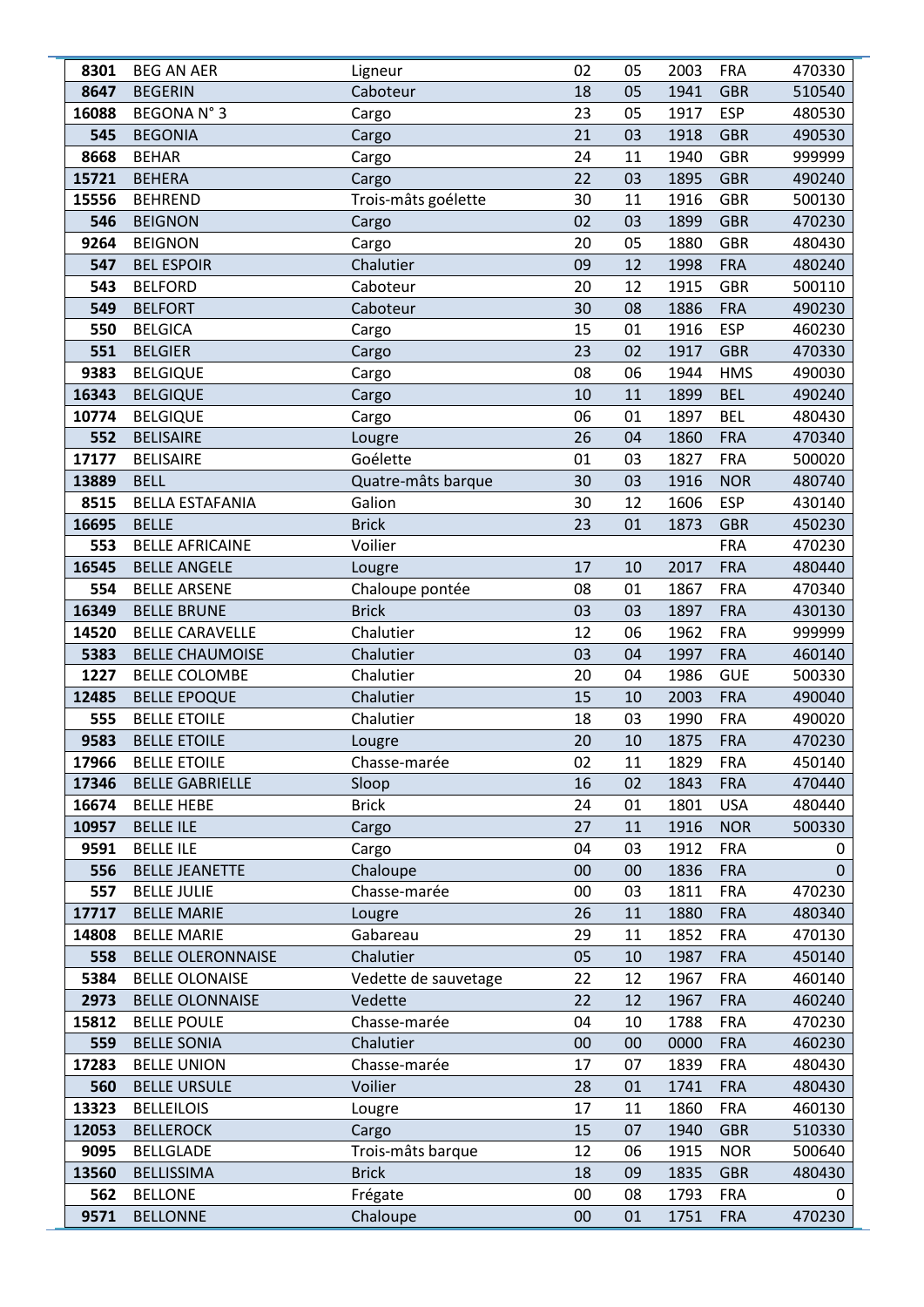| 12311        | <b>BELLUCIA</b>                              | Cargo                            | 07       | 07       | 1917         | <b>GBR</b>               | 490540           |
|--------------|----------------------------------------------|----------------------------------|----------|----------|--------------|--------------------------|------------------|
| 16536        | <b>BELLVILLE</b>                             | Trois-mâts barque                | 12       | 12       | 1917         | <b>SWE</b>               | 999999           |
| 5385         | <b>BELTINGE</b>                              | Cargo                            | 06       | 01       | 1940         | <b>GBR</b>               | 460130           |
| 12066        | <b>BELVEDERE</b>                             | Caboteur                         | 17       | 12       | 1940         | <b>GUE</b>               | 510010           |
| 13678        | <b>BELY JAJA</b>                             | Dundee                           | 18       | 10       | 1930         | <b>FRA</b>               | 470340           |
| 17945        | <b>BEN AIGEN</b>                             | Goélette                         | 15       | 02       | 1897         | <b>GBR</b>               | 500020           |
| 11472        | <b>BEN ASDALE</b>                            | Chalutier                        | 31       | 12       | 1978         | <b>GBR</b>               | 500530           |
| 17795        | <b>BEN CRUACHAN</b>                          | Cargo                            | 23       | 10       | 1885         | <b>GBR</b>               | 490640           |
| 13888        | <b>BENDEW</b>                                | Cargo                            | 04       | 04       | 1916         | <b>GBR</b>               | 510120           |
| 11527        | <b>BENDORAN</b>                              | Cargo                            | 09       | 06       | 1944         | <b>GBR</b>               | 490030           |
| 12067        | <b>BENEFICENT</b>                            | Cargo                            | 17       | 12       | 1940         | <b>GBR</b>               | 510010           |
| 17498        | <b>BENEVOLENT</b>                            | <b>Brick</b>                     | 03       | 09       | 1853         | <b>GBR</b>               | 510110           |
| 14660        | <b>BENGAL</b>                                | Cargo                            | 01       | 01       | 1888         | <b>GBR</b>               | 999999           |
| 13007        | <b>BENGROVE</b>                              | Cargo                            | 07       | 03       | 1915         | <b>GBR</b>               | 510430           |
| 14009        | <b>BENIN</b>                                 | Trois-mâts                       | 10       | 10       | 1866         | <b>GBR</b>               | 480340           |
| 12232        | <b>BENITA</b>                                | Goélette                         | 20       | 06       | 1917         | <b>GBR</b>               | 500230           |
| 11789        | <b>BENITO</b>                                | Cargo                            | 26       | 12       | 1917         | <b>GBR</b>               | 490440           |
| 564          | <b>BENJAMIN</b>                              | Chasse-marée                     | 06       | 12       | 1861         | <b>FRA</b>               | 460240           |
| 14176        | <b>BENJAMIN</b>                              | <b>Brick</b>                     | 03       | 01       | 1850         | <b>FRA</b>               | 470440           |
| 5390         | <b>BENJAMIN</b>                              | Goélette                         | 05       | 06       | 1807         | <b>FRA</b>               | 460140           |
| 16981        | <b>BENJAMIN</b>                              | Lougre                           | 13       | 02       | 1778         | <b>FRA</b>               | 470340           |
| 5841         | <b>BENJAMIN</b>                              | Trois-mâts                       | 00       | 11       | 1755         | <b>FRA</b>               | 460130           |
| 8447         | <b>BENJAMIN CONTEE</b>                       | Cargo                            | 09       | 06       | 1944         | <b>USA</b>               | 490130           |
| 14569        | <b>BENJAMIN FRANKLIN</b>                     | Trois-mâts                       | 19       | 03       | 1860         | <b>FRA</b>               | 999999           |
| 5812         | <b>BENONI</b>                                | Lougre                           | 01       | 07       | 1849         | <b>FRA</b>               | 480430           |
| 9113         | <b>BENTON CASTLE</b>                         | Patrouilleur                     | 10       | 11       | 1916         | <b>HMS</b>               | 500330           |
| 14913        | <b>BENVENUE</b>                              | Trois-mâts carré                 | 11       | 11       | 1891         | <b>GBR</b>               | 510110           |
| 13429        | <b>BENVENUE</b>                              | Trois-mâts carré                 | 11       | 11       | 1891         | <b>GBR</b>               | 500110           |
| 9397         | <b>BENWICK</b>                               | Cargo                            | 04       | 02       | 1903         | <b>GBR</b>               | 500530           |
| 14416        | <b>BERANGER</b>                              | Dundee                           | 25       | 11       | 1895         | <b>FRA</b>               | 460240           |
| 17880        | <b>BERAR</b>                                 | Trois-mâts                       | 07       | 07       | 1890         | <b>GBR</b>               | 510210           |
| 14020        | <b>BERAZA</b>                                | Trois-mâts barque                | 13       | 05       | 1870         | <b>NOR</b>               | 470230           |
| 5386         | BERCE PAR LA HOULE                           | Thonier                          | 18       | 10       | 1951         | <b>FRA</b>               | 460140           |
| 14471        | BERCEAU DE SAINT PIERRE                      | Chaloupe pontée                  | 25       | 03       | 1925         | <b>FRA</b>               | 470440           |
| 16228        | <b>BERCEAU DES MARTYRS</b>                   | Dundee                           | 10       | 09       | 1933         | <b>FRA</b>               | 460240           |
| 13290        | <b>BERCEAU DU MARIN</b>                      | Pinasse                          | 07       | 02       | 1935         | <b>FRA</b>               | 470440           |
| 16879<br>567 | BERCEAU DU MARIN                             | Sloop                            | 24<br>19 | 02       | 1924         | <b>FRA</b>               | 480440<br>460240 |
| 568          | <b>BERCEAU DU PECHEUR</b><br><b>BERCEUSE</b> | <b>Barque</b><br>Bateau de pêche | 02       | 06<br>03 | 1933<br>1917 | <b>FRA</b><br><b>FRA</b> | 0                |
| 569          | <b>BERCY</b>                                 | <b>Brick</b>                     | 12       | 06       | 1861         | <b>FRA</b>               | 999999           |
| 12897        | BERENGARIA                                   | Trois-mâts                       | 01       | 12       | 1884         | <b>GBR</b>               | 510120           |
| 12068        | <b>BERENICE</b>                              | Cargo                            | 21       | 06       | 1940         | <b>NLD</b>               | 470330           |
| 5844         | <b>BERGER</b>                                | Morutier                         | 00       | 00       | 1671         | <b>FRA</b>               | 460130           |
| 9039         | <b>BERGER I</b>                              | Remorqueur                       | 09       | 08       | 1944         | <b>DRE</b>               | 470230           |
| 17986        | BERGERE DE DOMREMY                           | Chaloupe                         | 07       | 09       | 1913         | <b>FRA</b>               | 470230           |
| 8951         | <b>BERGSLI</b>                               | Cargo                            | 19       | 03       | 1917         | <b>NOR</b>               | 460230           |
| 570          | <b>BERKELEY</b>                              | Destroyer                        | 12       | 08       | 1942         | <b>HMS</b>               | 490120           |
| 15253        | <b>BERKELSTROOM</b>                          | Caboteur                         | 24       | 04       | 1916         | <b>NLD</b>               | 510220           |
| 16303        | <b>BERLENGA</b>                              | Cargo                            | 06       | 08       | 1917         | PRT                      | 470530           |
| 13709        | <b>BERLIN</b>                                | Paquebot                         | 21       | 02       | 1907         | <b>GBR</b>               | 999999           |
| 13155        | <b>BERNABE</b>                               | Cargo                            | 13       | 11       | 1915         | <b>ESP</b>               | 450140           |
| 13263        | <b>BERNACHE</b>                              | Goélette                         | 27       | 11       | 1902         | <b>FRA</b>               | 440130           |
| 13239        | <b>BERNADETTE</b>                            | Sloop                            | 19       | 08       | 1919         | <b>FRA</b>               | 470440           |
| 9593         | <b>BERNADETTE</b>                            | Brick-goélette                   | 15       | 01       | 1917         | <b>FRA</b>               | 470340           |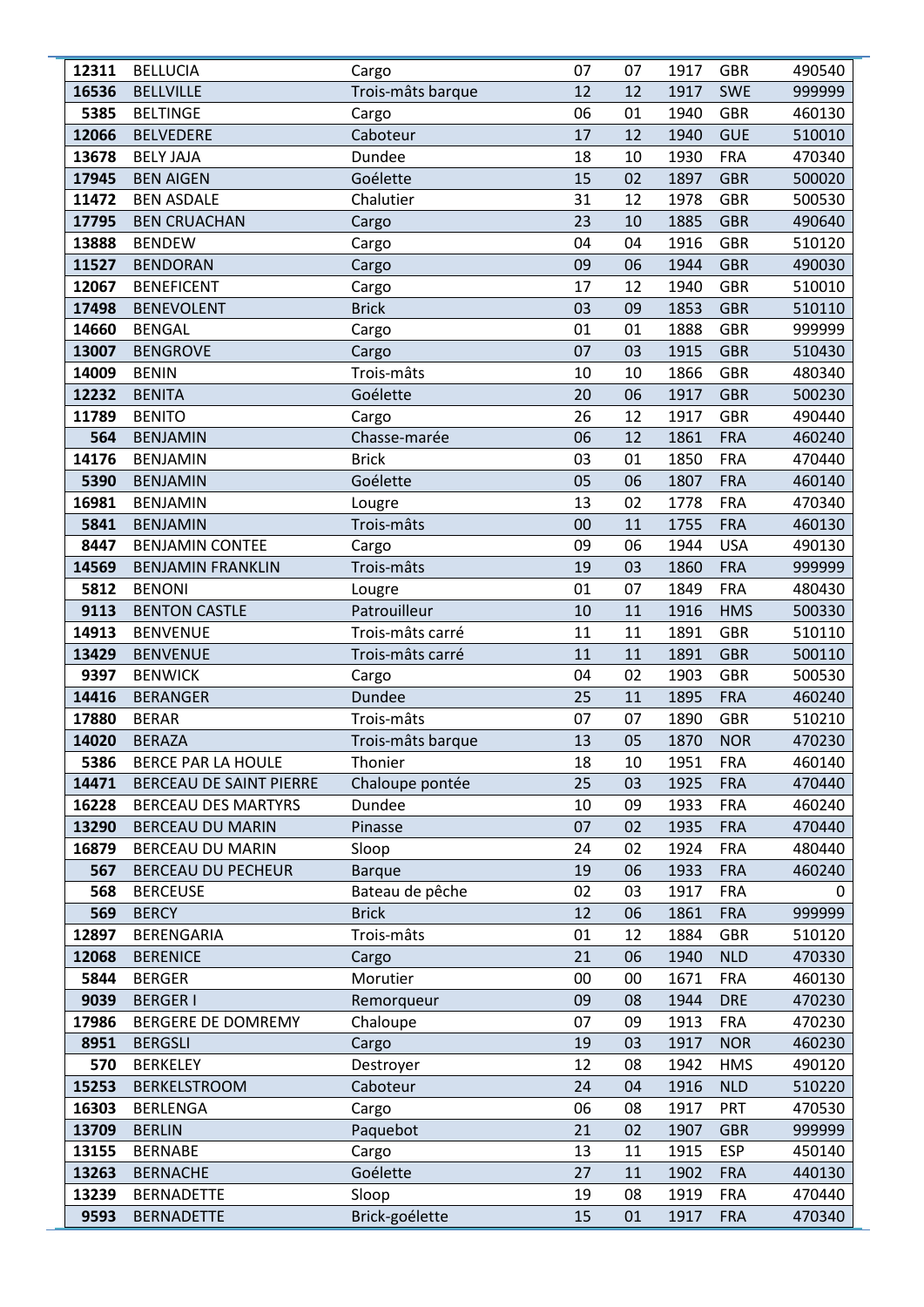| 16086       | <b>BERNARD JEAN</b>                             | Chalutier                | 16       | 03       | 1947         | <b>FRA</b>               | 480430           |
|-------------|-------------------------------------------------|--------------------------|----------|----------|--------------|--------------------------|------------------|
| 5611        | <b>BERNARDIN</b>                                | Voilier                  | 00       | 00       | 0000         | <b>FRA</b>               | $\Omega$         |
| 15000       | <b>BERNARDO CANALE</b>                          | Cargo                    | 01       | 11       | 1916         | <b>ITA</b>               | 999999           |
| 13176       | <b>BERND WESCH</b>                              | Caboteur                 | 20       | 03       | 1967         | <b>DEU</b>               | 480440           |
| 15536       | <b>BERNICIA</b>                                 | Caboteur                 | 13       | 11       | 1916         | <b>GBR</b>               | 500040           |
| 11309       | <b>BERNIGO</b>                                  | <b>Brick</b>             | 21       | 01       | 1888         | <b>FRA</b>               | 490140           |
| 9597        | <b>BERRY</b>                                    | Remorqueur               | 27       | 05       | 1939         | <b>FRA</b>               | 470230           |
| 13892       | <b>BERTHE</b>                                   | Cargo                    | 05       | 03       | 1916         | <b>FRA</b>               | 0                |
| 16887       | <b>BERTHE ANTOINETTE</b>                        | Chalutier                | 01       | 12       | 1950         | <b>FRA</b>               | 460130           |
| 14072       | BERTHE ET BLANCHE                               | Sloop                    | 04       | 10       | 1894         | <b>FRA</b>               | 450140           |
| 17642       | <b>BERTHE ET LEONTINE</b>                       | Goélette                 | 07       | 02       | 1871         | <b>FRA</b>               | 490540           |
| 17551       | <b>BERTHE MARIE</b>                             | Goélette                 | 17       | 03       | 1861         | <b>FRA</b>               | 490240           |
| 5387        | <b>BERTHE MARIOTTE</b>                          | Dundee                   | 06       | 01       | 1912         | <b>FRA</b>               | 460130           |
| 16796       | <b>BERWICK</b>                                  | Caboteur                 | 08       | 02       | 1905         | <b>GBR</b>               | 510120           |
| 571         | <b>BERWIND</b>                                  | Cargo                    | 03       | 08       | 1918         | <b>USA</b>               | 470440           |
| 16798       | <b>BERYL</b>                                    | Sloop                    | 06       | 06       | 1918         | <b>GBR</b>               | 999999           |
| 5388        | <b>BESACE</b>                                   | Fileyeur                 | 18       | 01       | 2005         | <b>FRA</b>               | 460240           |
| 17222       | <b>BESNERAIS</b>                                | Chasse-marée             | 15       | 10       | 1833         | <b>FRA</b>               | 500120           |
| 572         | <b>BESS MITCHELL</b>                            | Goélette                 | 15       | 09       | 1921         | <b>GBR</b>               | 490240           |
| 573         | <b>BESSEL</b>                                   | Trois-mâts barque        | 28       | 10       | 1912         | <b>NOR</b>               | 480430           |
| 11667       | <b>BESSEMER CITY</b>                            | Cargo                    | 01       | 11       | 1936         | <b>USA</b>               | 500530           |
| 9162        | <b>BESSIE</b>                                   | <b>Brigantin</b>         | 00       | 00       | 1870         | <b>GBR</b>               | 500530           |
| 17639       | <b>BESSIE MITCHELL</b>                          | Goélette                 | 09       | 01       | 1870         | <b>GBR</b>               | 510430           |
| 16645       | <b>BESSIE STEPHENS</b>                          | Goélette                 | 14       | 02       | 1918         | <b>GBR</b>               | 510430           |
| 11473       | <b>BESTIK</b>                                   | Cargo                    | 02       | 01       | 1917         | <b>NOR</b>               | 490630           |
| 16692       | <b>BETHESDA</b>                                 | <b>Brick</b>             | 18       | 03       | 1867         | <b>GBR</b>               | 500040           |
| 575         | <b>BETSEY</b>                                   | <b>Brick</b>             | 00       | 00       | 1799         | <b>GBR</b>               | 470440           |
| 1138        | <b>BETSY</b>                                    | Sloop                    | 07       | 02       | 1819         | <b>GBR</b>               | 480340           |
| 18073       | <b>BETSY</b>                                    | Sloop                    | 07       | 01       | 1791         | <b>GBR</b>               | 470440           |
| 574         | <b>BETSY</b>                                    | Trois-mâts               | 07       | 01       | 1790         | <b>GBR</b>               | 470440           |
| 8437        | <b>BETSY ANNA</b>                               | Caboteur                 | 12       | 10       | 1926         | <b>NLD</b>               | 500140           |
| 11004       | <b>BETTANN</b>                                  | Citernier                | 19       | 01       | 1967         | <b>DNK</b>               | 500140           |
| 12730       | <b>BEVERLEY</b>                                 | Caboteur                 | 20       | 02       | 1877         | <b>GBR</b>               | 430140           |
| 12435       | <b>BEXHILL</b>                                  | Goélette                 | 28       | 10       | 1882         | <b>GBR</b>               | 510110           |
| 577         | <b>BI ANAIAK</b>                                | Chalutier                | 18       | 05       | 1986         | <b>FRA</b>               | 430140           |
| 578         | <b>BICHE</b>                                    | Lougre                   | 01       | 04       | 1833         | <b>FRA</b>               | 460130           |
| 11813       | <b>BIDARTAISE</b>                               | Goélette                 | 20       | 06       | 1917         | <b>FRA</b>               | 500230           |
| 12688       | <b>BIEN AIMEE</b>                               | Chaloupe pontée          | 05       | 12       | 1830         | <b>FRA</b>               | 460130           |
| 15813       | <b>BIEN AIMEE</b>                               | Chasse-marée             | 06       | 04       | 1790         | <b>FRA</b>               | 0                |
| 582         | <b>BIEN AIMEE</b>                               | <b>Brick</b>             | 29       | 10       | 1777         | <b>FRA</b>               | 470340           |
| 581         | <b>BIEN AIMEE</b>                               | Senau                    | 04       | 04       | 1770         | <b>FRA</b>               | 460230           |
| 580<br>9559 | <b>BIEN AIMEE</b><br><b>BIEN HEUREUSE MARIE</b> | <b>Brick</b><br>Chaloupe | 21<br>06 | 06<br>04 | 1768<br>1839 | <b>FRA</b><br><b>FRA</b> | 470230<br>470230 |
| 17580       | <b>BIENFAISANT</b>                              |                          | 27       | 03       | 1864         | <b>FRA</b>               | 490140           |
| 17509       | <b>BIENFAISANT</b>                              | Lougre<br>Goélette       | 02       | 02       | 1855         | <b>FRA</b>               | 450140           |
| 14540       | <b>BIENFAISANT</b>                              |                          | 07       | 03       | 1851         | <b>FRA</b>               |                  |
| 15751       | <b>BIENFAISANT</b>                              | Lougre<br>Chasse-marée   | 02       | 05       | 1843         | <b>FRA</b>               | 480430<br>480340 |
| 17157       |                                                 |                          | 08       | 09       |              | <b>FRA</b>               |                  |
| 5389        | <b>BIENFAISANT</b><br><b>BIENFAISANT</b>        | Sloop<br><b>Brick</b>    | 03       | 11       | 1826<br>1824 | <b>FRA</b>               | 470230<br>460240 |
| 583         | <b>BIENFAITEUR</b>                              | <b>Brick</b>             | 16       | 02       | 1855         | <b>FRA</b>               | 460240           |
| 18066       | <b>BIENHEUREUSE THERESE</b>                     | Chalutier                | 14       | 10       | 1976         | <b>FRA</b>               | 500530           |
| 11855       | BIENHEUREUX SAINT JEAN                          | <b>Barque</b>            | 11       | 08       | 1723         | <b>FRA</b>               | 470440           |
| 11362       | <b>BIENVEILLANT</b>                             | Goélette                 | 23       | 07       | 1773         | <b>FRA</b>               | 490230           |
| 16147       | <b>BIENVENU</b>                                 | Goélette                 | 27       | 10       | 1859         | <b>FRA</b>               | 480430           |
|             |                                                 |                          |          |          |              |                          |                  |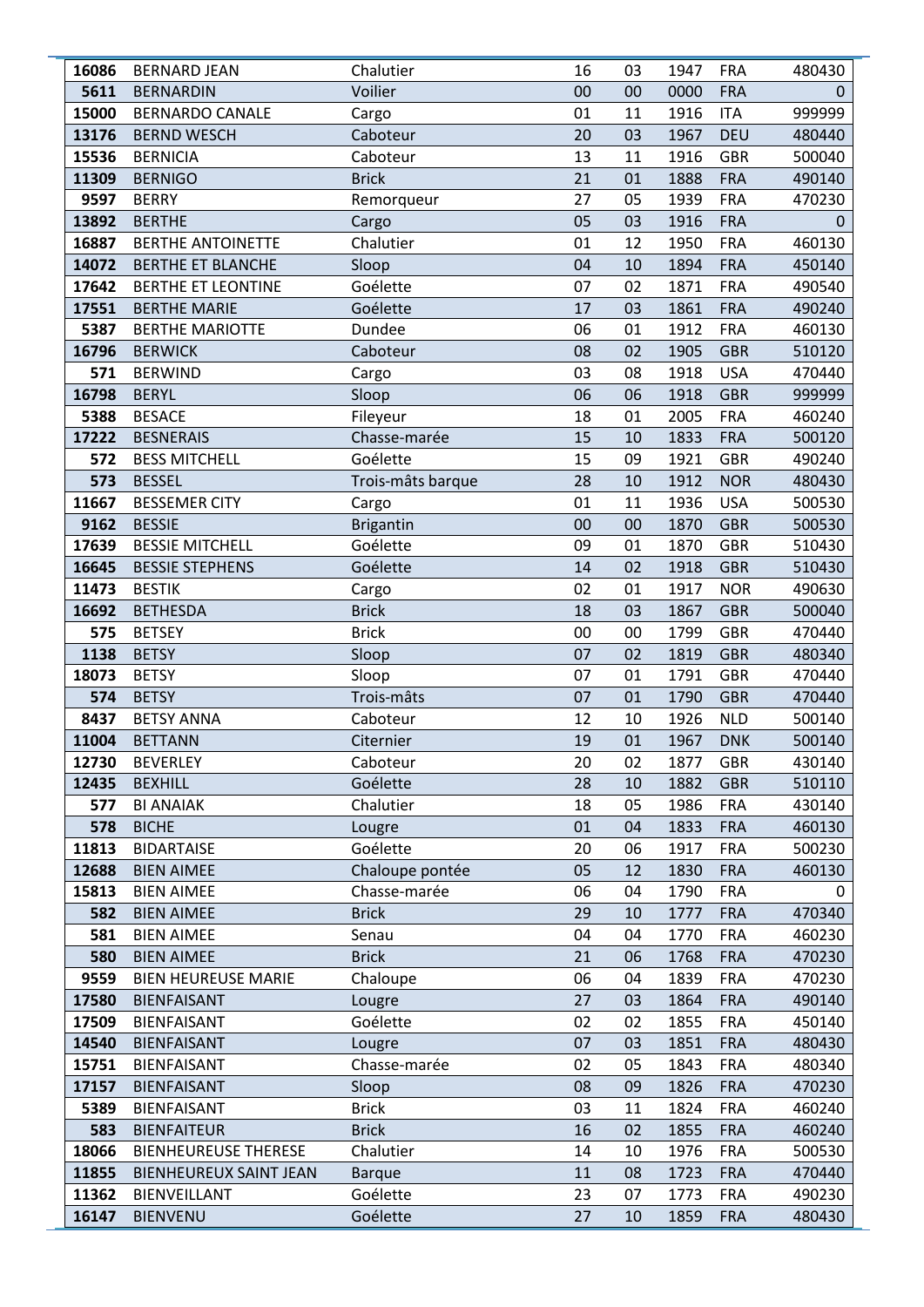| 5612       | <b>BIENVENU</b>                  | <b>Brigantin</b>   | 00       | 00       | 1786         | <b>FRA</b>               | 450140           |
|------------|----------------------------------|--------------------|----------|----------|--------------|--------------------------|------------------|
| 5859       | <b>BIESSARD</b>                  | Trois-mâts barque  | 03       | 03       | 1914         | <b>FRA</b>               | 490540           |
| 213        | <b>BIEVRE</b>                    | Transport          | 06       | 10       | 1885         | <b>FRA</b>               | 470340           |
| 14355      | <b>BIGOUDEN</b>                  | Chaloupe           | 02       | 06       | 1879         | <b>FRA</b>               | 470440           |
| 12959      | <b>BILLOW</b>                    | Cargo              | 15       | 10       | 1893         | <b>GBR</b>               | 430330           |
| 17609      | <b>BILLOW</b>                    | Goélette           | 01       | 08       | 1868         | <b>GBR</b>               | 510210           |
| 15208      | <b>BINICAISE</b>                 | Goélette           | 06       | 04       | 1916         | <b>FRA</b>               | 500630           |
| 214        | <b>BINNENDIJK</b>                | Cargo              | 08       | 10       | 1939         | <b>NLD</b>               | 500240           |
| 14763      | <b>BIOK</b>                      | Fileyeur           | 20       | 12       | 1998         | <b>FRA</b>               | 430140           |
| 215        | <b>BIRCHGROVE</b>                | Cargo              | 02       | 12       | 1917         | <b>GBR</b>               | 470340           |
| 12559      | <b>BIRCHWOOD</b>                 | Cargo              | 03       | 01       | 1918         | <b>GBR</b>               | 999999           |
| 13046      | <b>BIRGIT</b>                    | Cargo              | 26       | 02       | 1916         | <b>SWE</b>               | 510120           |
| 8651       | <b>BIRGITTE</b>                  | Cargo              | 19       | 11       | 1942         | <b>DNK</b>               | 500430           |
| 17506      | <b>BIRIBI</b>                    | Trois-mâts         | 17       | 12       | 1853         | <b>HAM</b>               | 510210           |
| 216        | <b>BIRLING</b>                   | Caboteur           | 17       | 12       | 1892         | <b>GBR</b>               | 480240           |
| 12321      | <b>BIRUTA</b>                    | Cargo              | 06       | 08       | 1918         | <b>GBR</b>               | 510110           |
| 217        | <b>BISANT IMPERIAL</b>           | Navire             | 20       | 01       | 1799         | <b>FRA</b>               | 480240           |
| 9035       | <b>BISCAROSSE</b>                | Cargo              | 10       | 06       | 1940         | <b>FRA</b>               | 490010           |
| 12309      | <b>BISHOPSTON</b>                | Cargo              | 04       | 09       | 1917         | <b>GBR</b>               | 500030           |
| 218        | <b>BISON</b>                     | Chalutier          | 00       | 01       | 1992         | <b>FRA</b>               | 490020           |
| 18091      | <b>BISSON</b>                    | Dundee             | 28       | 07       | 1912         | <b>FRA</b>               | 510430           |
| 219        | <b>BISSON</b>                    | Dundee             | 17       | 09       | 1911         | <b>FRA</b>               | 460240           |
| 13349      | <b>BITARIENA</b>                 | Chalutier côtier   | 25       | 12       | 1938         | <b>FRA</b>               | 430140           |
| 10912      | <b>BITER</b>                     | <b>Brick</b>       | 10       | 11       | 1805         | <b>HMS</b>               | 510110           |
| 220        | <b>BITTERN</b>                   | Destroyer          | 04       | 04       | 1918         | <b>HMS</b>               | 500330           |
| 14582      | <b>BIZ VAR</b>                   | Chalutier          | 19       | 03       | 1962         | <b>FRA</b>               | 999999           |
| 221        | <b>BIZON</b>                     | Caboteur           | 08       | 05       | 1944         | <b>DRE</b>               | 490230           |
| 12998      | <b>BJERKO</b>                    | Cargo              | 05       | 07       | 1917         | <b>NOR</b>               | 480340           |
| 584        | BLAAMANDEN                       | Cargo              | 14       | 03       | 1917         | <b>NOR</b>               | 470230           |
| 585        | <b>BLACK HAWK</b>                | Cargo              | 28       | 12       | 1944         | <b>USA</b>               | 500240           |
| 16731      | <b>BLACK PEARL</b>               | Chalutier          | 20       | 02       | 2018         | <b>FRA</b>               | 450140           |
| 586        | <b>BLACKBURN ROVERS</b>          | Patrouilleur       | 02       | 06       | 1940         | <b>HMS</b>               | 510210           |
| 12054      | <b>BLACKHILL</b>                 | Cargo              | 18       | 11       | 1939         | <b>GBR</b>               | 510120           |
| 11005      | <b>BLACKWATER</b>                | Destroyer          | 06       | 04       | 1909         | <b>HMS</b>               | 500120           |
| 8648       | <b>BLACKWOOD</b>                 | Frégate            | 15       | 06       | 1944         | <b>HMS</b>               | 500230           |
| 587        | <b>BLACKWOOD</b>                 | Cargo              | 07       | 03       | 1915         | <b>GBR</b>               | 500040           |
| 8310       | <b>BLANC MOUTIER</b>             | Navire à passagers | 06       | 11       | 1998         | <b>FRA</b>               | 480430           |
| 589        | <b>BLANC NEZ</b>                 | Dragueur de mines  | 27       | 10       | 1916         | <b>FRA</b>               | 500110           |
| 11651      | <b>BLANCHE</b>                   | Destroyer          | 13       | 11       | 1939         | <b>HMS</b>               | 510110           |
| 13283      | <b>BLANCHE</b>                   | Goélette           | 14       | 10       | 1919         | <b>FRA</b>               | 0                |
| 16363      | <b>BLANCHE</b>                   | Goélette           | 08       | 09       | 1917         | <b>FRA</b>               | 490630           |
| 592<br>593 | <b>BLANCHE</b>                   | Caboteur           | 10<br>23 | 07       | 1901         | <b>GBR</b>               | 470440           |
| 16348      | <b>BLANCHE</b><br><b>BLANCHE</b> | Caboteur           | 03       | 03<br>03 | 1898<br>1897 | <b>GBR</b><br><b>FRA</b> | 490240<br>430130 |
| 17918      | <b>BLANCHE</b>                   | Cargo<br>Ketch     | 24       | 05       | 1894         | <b>FRA</b>               | 470440           |
| 591        | <b>BLANCHE</b>                   | Goélette           | 18       | 05       | 1880         | <b>GBR</b>               | 470230           |
| 590        | <b>BLANCHE</b>                   | Frégate            | 04       | 03       | 1807         | <b>HMS</b>               | 480440           |
| 14086      | <b>BLANCHE AMELIE</b>            | Caboteur           | 01       | 12       | 1890         | <b>FRA</b>               | 480430           |
| 15044      | <b>BLANCHE ET LOUIS</b>          | Brick-goélette     |          | 09       | 1891         | <b>FRA</b>               | 0                |
| 14892      | <b>BLANCHE III</b>               | Quatre-mâts        | 19       | 09       | 1917         | <b>FRA</b>               | 999999           |
| 17862      | <b>BLANCHE LUCIE</b>             | Dundee             | 14       | 02       | 1889         | <b>FRA</b>               | 460130           |
| 13271      | <b>BLANCHE MARIE</b>             | Goélette           | 03       | 11       | 1859         | <b>FRA</b>               | 490230           |
| 17619      | <b>BLANCHE MARIE</b>             | Chaloupe           | 17       | 01       | 1868         | <b>FRA</b>               | 480340           |
|            | (CHALOUPE)                       |                    |          |          |              |                          |                  |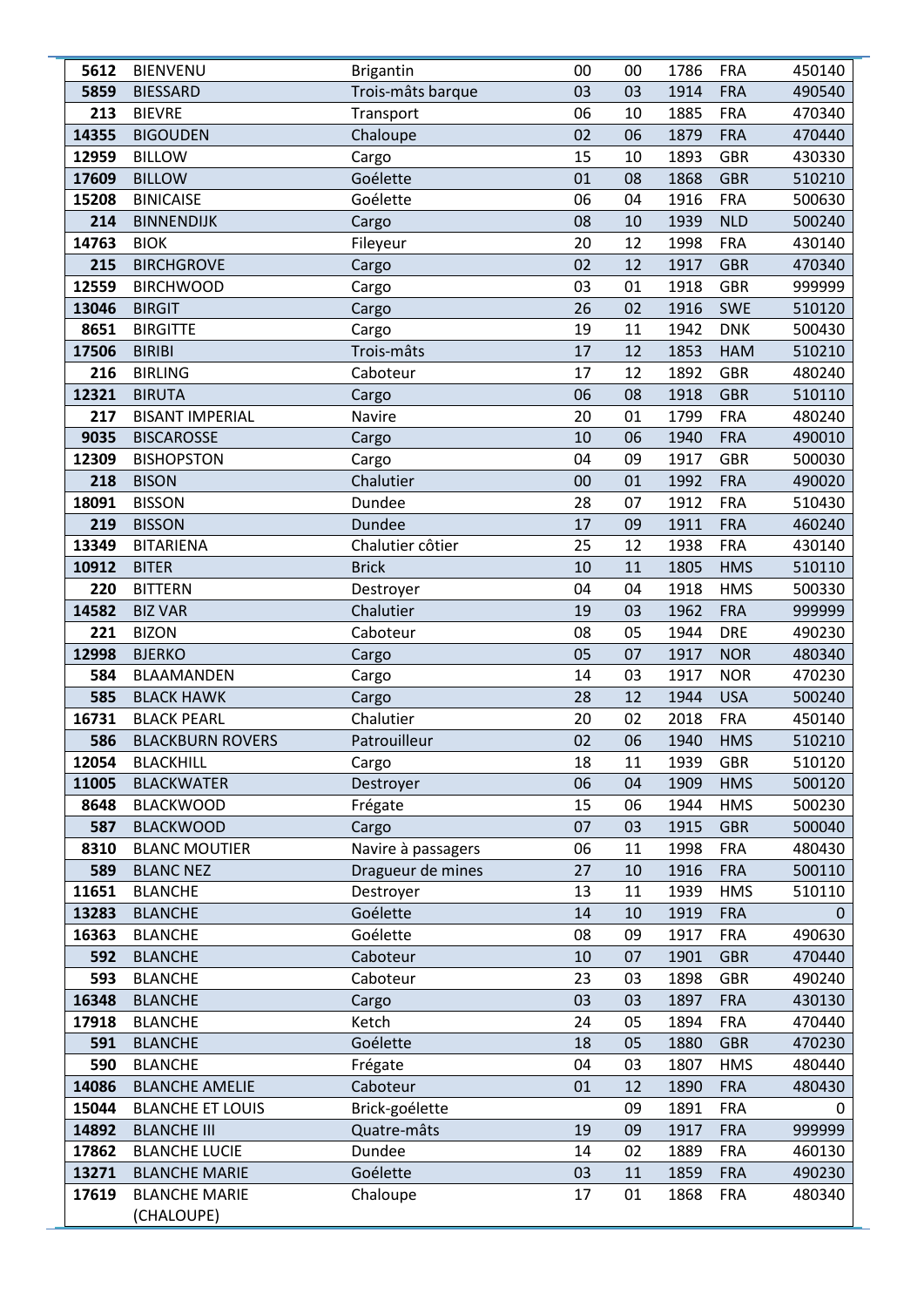| 594          | <b>BLANCHE NEF</b>                          | <b>Nef</b>                | 25       | 11       | 1120         | <b>GBR</b>               | 490140           |
|--------------|---------------------------------------------|---------------------------|----------|----------|--------------|--------------------------|------------------|
| 15261        | <b>BLANCHE NEIGE</b>                        | Chalutier                 | 27       | 01       | 1953         | <b>FRA</b>               | 460130           |
| 11007        | <b>BLANEFIELD</b>                           | Cargo                     | 01       | 05       | 1906         | <b>GBR</b>               | 500040           |
| 595          | <b>BLAYAIS</b>                              | <b>Brick</b>              | 12       | 01       | 1867         | <b>FRA</b>               | 480240           |
| 11008        | <b>BLAZER</b>                               | Remorqueur                | 09       | 11       | 1918         | <b>HMS</b>               | 490640           |
| 8347         | <b>BLEAMOOR</b>                             | Cargo                     | 27       | 11       | 1917         | <b>GBR</b>               | 500330           |
| 14791        | <b>BLEIZ MOR 2</b>                          | Goémonier                 | 23       | 09       | 2004         | <b>FRA</b>               | 480430           |
| 596          | <b>BLENGFELL</b>                            | Trois-mâts                | 18       | 10       | 1898         | <b>GBR</b>               | 510110           |
| 14302        | <b>BLERVIE CASTLE</b>                       | Trois-mâts barque         | 21       | 12       | 1859         | <b>GBR</b>               | 500120           |
| 10995        | <b>BLESK</b>                                | Pétrolier                 | 01       | 12       | 1896         | <b>TSA</b>               | 500340           |
| 17194        | <b>BLESSING</b>                             | <b>Brick</b>              | 03       | 10       | 1829         | <b>GBR</b>               | 490010           |
| 9572         | <b>BLESSING</b>                             | <b>Brick</b>              | 13       | 12       | 1776         | <b>IRL</b>               | 0                |
| 15678        | <b>BLEUET</b>                               | <b>Barque</b>             | 21       | 12       | 1925         | <b>FRA</b>               | 470440           |
| 13712        | <b>BLEUET</b>                               | Cotre                     | 17       | 06       | 1907         | <b>FRA</b>               | 490010           |
| 597          | <b>BLEYSWYK</b>                             | <b>Brick</b>              | 25       | 12       | 1725         | <b>NLD</b>               | 470440           |
| 14125        | <b>BLONDE</b>                               | Goélette                  | 06       | 11       | 1888         | <b>FRA</b>               | 490630           |
| 14860        | <b>BLONDE</b>                               | Trois-mâts                | 06       | 10       | 1852         | <b>FRA</b>               | 450040           |
| 14799        | <b>BLONDE YVONNE</b>                        | Dundee                    | 26       | 11       | 1924         | <b>FRA</b>               | 460230           |
| 15967        | <b>BLONDINE</b>                             | Brick-goélette            | 20       | 09       | 1890         | <b>FRA</b>               | 470330           |
| 9211         | <b>BLUE JACKET</b>                          | Cargo                     | 09       | 11       | 1898         | <b>GBR</b>               | 500530           |
| 11919        | <b>BLUEFIN</b>                              | Cargo                     | 28       | 11       | 1965         | PAN                      | 460330           |
| 15855        | <b>BOA</b>                                  | <b>Brick</b>              | 01       | 02       | 1850         | <b>FRA</b>               | 480440           |
| 598          | <b>BOA VISTA</b>                            | Cargo                     | 21       | 12       | 1917         | <b>PRT</b>               | 460240           |
| 8672         | <b>BOADICEA</b>                             | Destroyer                 | 13       | 06       | 1944         | <b>HMS</b>               | 500230           |
| 16423        | <b>BOADICEA</b>                             | Trois-mâts barque         | 05       | 01       | 1857         | <b>GBR</b>               | 490230           |
| 9080         | <b>BOAZ</b>                                 | Ketch                     | 31       | 03       | 1917         | <b>GBR</b>               | 490140           |
| 12658        | <b>BOB</b>                                  | Caboteur                  | 29       | 11       | 1917         | <b>NOR</b>               | 500330           |
| 8818         | <b>BOBBY</b>                                | Cargo                     | 25       | 04       | 1940         | PAN                      | 500120           |
| 600          | <b>BOBRIX</b>                               | Cargo                     | 12       | 12       | 1981         | <b>GBR</b>               | 490330           |
| 13173        | <b>BOCCACCIO</b>                            | Cargo                     | 18       | 11       | 1937         | <b>ITA</b>               | 480530           |
| 17211        | <b>BODEL CATHERINA</b>                      | <b>Brick</b>              | 26       | 03       | 1827         | <b>NOR</b>               | 490140           |
| 12659        | <b>BODUOGNAT</b>                            | Cargo                     | 02       | 07       | 1915         | <b>BEL</b>               | 490530           |
| 15531        | <b>BOGOTA</b>                               | Cargo                     | 10       | 11       | 1916         | <b>GBR</b>               | 460640           |
| 13629        | <b>BOGSTAD</b>                              | Cargo                     | 04       | 09       | 1918         | <b>NOR</b>               | 500440           |
| 14688        | <b>BOHALLARD</b>                            | Brick-goélette            | 12       | 02       | 1899         | <b>FRA</b>               | 490640           |
| 16229        | <b>BOHEMIENNE</b>                           | Pinasse                   | 04       | 11       | 1933         | <b>FRA</b>               | 460230           |
| 12733        | <b>BOHLEN</b>                               | Pétrolier                 | 14       | 10       | 1976         | <b>DEU</b>               | 480530           |
| 603          | <b>BOILEAU</b>                              | Cargo                     | 10<br>02 | 11       | 1915         | GBR                      | 0                |
| 13297<br>604 | <b>BOIS CHOLET</b><br><b>BOIS DES ROSES</b> | Brick-goélette<br>Inconnu | 00       | 02<br>00 | 1873<br>1910 | <b>FRA</b><br><b>FRA</b> | 480430<br>460240 |
| 16322        | <b>BOIS ROSE</b>                            | Trois-mâts goélette       | 01       | 06       | 1904         | <b>FRA</b>               | 480240           |
| 16659        | <b>BOIS ROUGE</b>                           | Trois-mâts                | 29       | 12       | 1862         | <b>FRA</b>               | 510440           |
| 16809        | <b>BOIT SANS SOIF</b>                       | Canot                     | 01       | 01       | 1909         | <b>FRA</b>               | 470340           |
| 14358        | <b>BOIT SANS SOIF</b>                       | Chaloupe                  | 31       | 05       | 1879         | <b>FRA</b>               | 480430           |
| 9411         | <b>BOKN</b>                                 | Caboteur                  | 09       | 07       | 1942         | <b>NOR</b>               | 500230           |
| 8649         | <b>BOLETTE</b>                              | Cargo                     | 16       | 04       | 1941         | <b>NOR</b>               | 500530           |
| 17307        | <b>BOLETTE</b>                              | Goélette                  | 01       | 02       | 1840         | <b>NOR</b>               | 480430           |
| 3947         | <b>BOLIVAR</b>                              | Cargo                     | 03       | 04       | 1947         | <b>NOR</b>               | 999999           |
| 11310        | <b>BOLIVIA</b>                              | Trois-mâts                | 29       | 01       | 1881         | <b>GBR</b>               | 490140           |
| 8344         | <b>BOMA</b>                                 | Cargo                     | 11       | 06       | 1918         | GBR                      | 500340           |
| 605          | <b>BOMBARDONS</b>                           | Voilier                   | 00       | 07       | 1696         | <b>FRA</b>               | 490030           |
| 606          | <b>BON A TOUT</b>                           | <b>Brick</b>              | 30       | 11       | 1826         | <b>FRA</b>               | 460130           |
| 16092        | <b>BON ACCORD</b>                           | Chasse-marée              | 04       | 12       | 1857         | <b>FRA</b>               | 470230           |
| 607          | <b>BON ACCORD</b>                           | Voilier                   | 00       | 09       | 1782         | <b>FRA</b>               | 460240           |
|              |                                             |                           |          |          |              |                          |                  |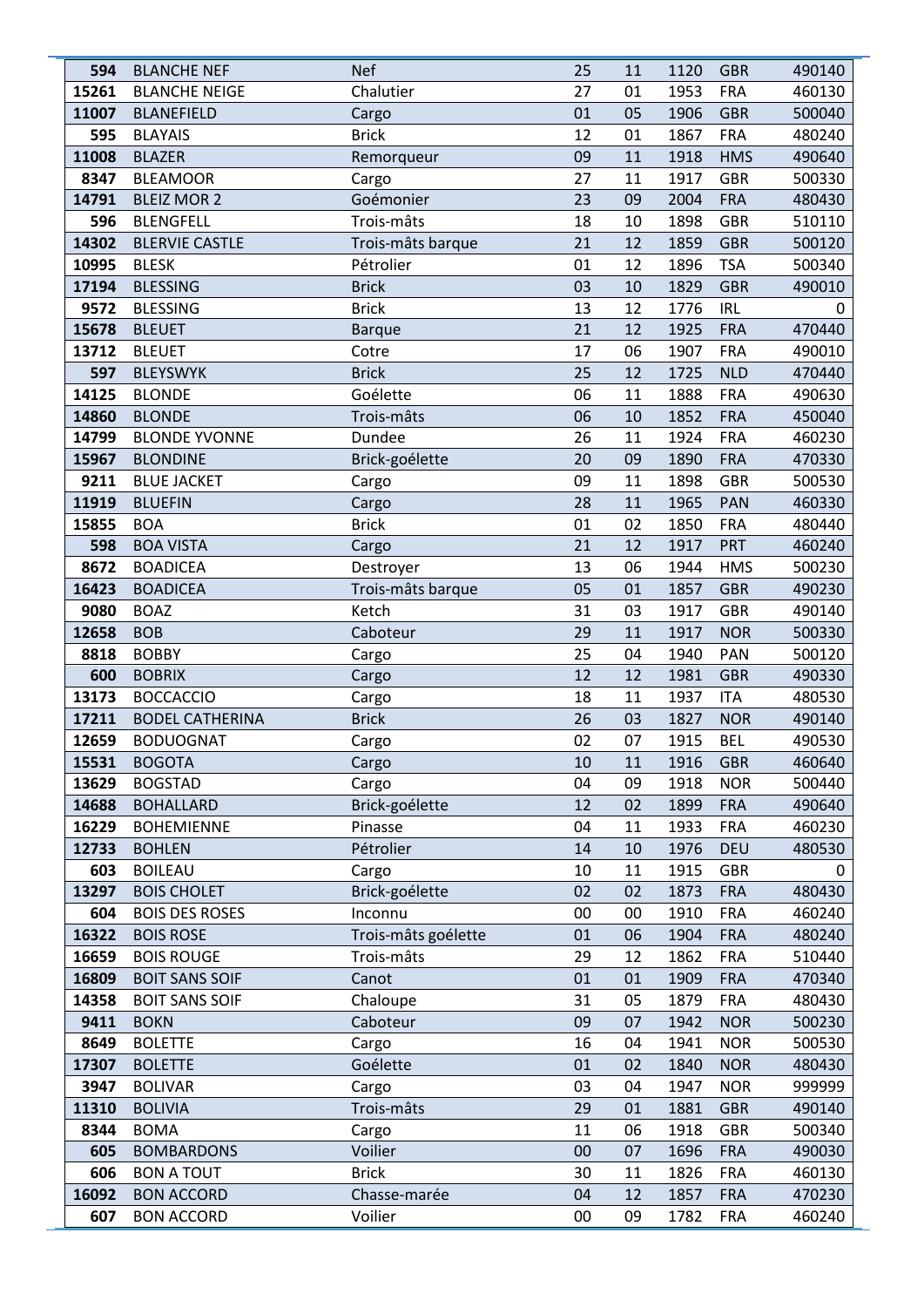| 608   | <b>BON ESPOIR</b>          | Sloop             | 13 | 01 | 1884 | <b>FRA</b> | 480240      |
|-------|----------------------------|-------------------|----|----|------|------------|-------------|
| 14839 | <b>BON ESPOIR</b>          | Gabarre           | 25 | 03 | 1868 | <b>FRA</b> | 480340      |
| 17267 | <b>BON FREDERIC</b>        | Lougre            | 27 | 12 | 1836 | <b>FRA</b> | 490140      |
| 16093 | <b>BON FRERE</b>           | Chasse-marée      | 18 | 01 | 1833 | <b>FRA</b> | 480440      |
| 609   | <b>BON HENRI</b>           | Canot             | 05 | 01 | 1863 | <b>FRA</b> | 480240      |
| 14851 | <b>BON HENRY</b>           | Lougre            | 21 | 02 | 1875 | <b>FRA</b> | 480430      |
| 610   | <b>BON JEAN JACQUES</b>    | <b>Brick</b>      | 00 | 00 | 1830 | <b>FRA</b> | 0           |
| 611   | <b>BON LEON</b>            | Lougre            | 19 | 02 | 1857 | <b>FRA</b> | 0           |
| 17858 | <b>BON PASTEUR</b>         | Sloop             | 29 | 12 | 1904 | <b>FRA</b> | 480430      |
| 14921 | <b>BON PASTEUR</b>         | <b>Bisquine</b>   | 17 | 12 | 1845 | <b>FRA</b> | 450140      |
| 612   | <b>BON PASTEUR</b>         | Lougre            | 26 | 03 | 1842 | <b>FRA</b> | 500120      |
| 17660 | <b>BON PERE</b>            | <b>Bisquine</b>   | 30 | 12 | 1893 | <b>FRA</b> | 470440      |
| 616   | <b>BON PERE</b>            | <b>Brick</b>      | 00 | 00 | 1879 | <b>FRA</b> | $\mathbf 0$ |
| 9582  | <b>BON PERE</b>            | Chasse-marée      | 18 | 05 | 1872 | <b>FRA</b> | 470230      |
| 15814 | <b>BON PERE</b>            | Lougre            |    | 02 | 1870 | <b>FRA</b> | $\mathbf 0$ |
| 14792 | <b>BON PERE</b>            | Chasse-marée      | 18 | 03 | 1869 | <b>FRA</b> | 460130      |
| 614   | <b>BON PERE</b>            | Lougre            | 03 | 10 | 1867 | <b>FRA</b> | 999999      |
| 9581  | <b>BON PERE</b>            | Sloop             | 25 | 09 | 1864 | <b>FRA</b> | 470230      |
| 14527 | <b>BON PERE</b>            | Lougre            | 02 | 12 | 1863 | <b>FRA</b> | 480440      |
| 17507 | <b>BON PERE</b>            | Dogre             | 30 | 01 | 1855 | <b>FRA</b> | 500530      |
| 617   | <b>BON PERE</b>            | Chasse-marée      | 14 | 06 | 1843 | <b>FRA</b> | 460240      |
| 615   | <b>BON PERE</b>            | Lougre            | 23 | 02 | 1843 | <b>FRA</b> | 470240      |
| 15697 | <b>BON PERE</b>            | <b>Brick</b>      | 20 | 10 | 1842 | <b>FRA</b> | 460130      |
| 613   | <b>BON PERE</b>            | Lougre            | 31 | 12 | 1830 | <b>FRA</b> | 470440      |
| 17151 | <b>BON PERE</b>            | <b>Brick</b>      | 01 | 05 | 1825 | <b>FRA</b> | 490020      |
| 15757 | <b>BON PERE</b>            | Trois-mâts        | 00 | 00 | 1787 | <b>FRA</b> | 450030      |
| 9564  | <b>BON PERE</b>            | Trois-mâts        | 15 | 11 | 1712 | <b>FRA</b> | 470230      |
| 618   | <b>BON PERE DE FAMILLE</b> | Chaloupe          | 10 | 04 | 1890 | <b>FRA</b> | 460240      |
| 17242 | <b>BON PERE DE FAMILLE</b> | Dogre             | 10 | 09 | 1835 | <b>FRA</b> | 510210      |
| 17326 | <b>BON RETOUR</b>          | Chasse-marée      | 26 | 10 | 1841 | <b>FRA</b> | 490030      |
| 8680  | <b>BON SECOURS</b>         | Remorqueur        | 06 | 06 | 1944 | <b>DRE</b> | 490030      |
| 17298 | <b>BON SECOURS</b>         | Chasse-marée      | 18 | 10 | 1838 | <b>FRA</b> | 460130      |
| 619   | <b>BON SECOURS</b>         | Chasse-marée      | 23 | 03 | 1836 | <b>FRA</b> | 470340      |
| 621   | <b>BON SONGE</b>           | Remorqueur        | 13 | 03 | 1917 | <b>FRA</b> | 470330      |
| 622   | <b>BONA FIDE</b>           | Trois-mâts barque | 24 | 07 | 1893 | <b>NOR</b> | 490240      |
| 16129 | <b>BONA FIDE</b>           | <b>Brick</b>      | 13 | 12 | 1859 | <b>GBR</b> | 490640      |
| 624   | <b>BONAPARTE</b>           | <b>Brick</b>      | 00 | 02 | 1856 | <b>FRA</b> | 0           |
| 626   | <b>BONAVENTURE</b>         | Lougre            | 00 | 00 | 1867 | <b>FRA</b> | 0           |
| 625   | <b>BONAVENTURE</b>         | Chasse-marée      | 06 | 01 | 1856 | <b>FRA</b> | 460240      |
| 11897 | <b>BONHOMME RICHARD</b>    | Vaisseau          | 25 | 09 | 1779 | <b>USA</b> | 999999      |
| 14464 | <b>BONIFAZ</b>             | Pétrolier         | 03 | 07 | 1964 | <b>ESP</b> | 999999      |
| 16570 | <b>BONITA</b>              | Bananier          | 14 | 12 | 1981 | ECU        | 500230      |
| 9588  | <b>BONITE</b>              | Chaloupe          | 09 | 03 | 1892 | <b>FRA</b> | 470230      |
| 628   | <b>BONNE ADELE</b>         | Bateau de pêche   | 03 | 09 | 1874 | <b>FRA</b> | 480240      |
| 5392  | <b>BONNE ADELE</b>         | Sloop             | 03 | 02 | 1822 | <b>FRA</b> | 460240      |
| 629   | <b>BONNE AGLAE</b>         | Chasse-marée      | 23 | 11 | 1846 | <b>FRA</b> | 0           |
| 630   | <b>BONNE AMEDEE</b>        | Gabarre           | 00 | 00 | 1784 | <b>FRA</b> | 460240      |
| 631   | <b>BONNE AMITIE</b>        | Corvette          | 26 | 03 | 1784 | <b>FRA</b> | 460240      |
| 17330 | <b>BONNE ARMEL</b>         | Chasse-marée      | 10 | 03 | 1842 | <b>FRA</b> | 490140      |
| 15396 | <b>BONNE AURELIE</b>       | <b>Brick</b>      | 28 | 11 | 1843 | <b>FRA</b> | 480430      |
| 9561  | <b>BONNE AVENTURE</b>      | Voilier           | 29 | 12 | 1705 | <b>FRA</b> | 470130      |
| 632   | <b>BONNE AVENTURE</b>      | Voilier           | 00 | 00 | 1542 | <b>FRA</b> | 460240      |
| 633   | <b>BONNE CLEMENCE</b>      | Chaloupe          | 02 | 11 | 1859 | <b>FRA</b> | 460130      |
| 634   | <b>BONNE FELICITE</b>      | Lougre            | 12 | 02 | 1836 | <b>FRA</b> | 999999      |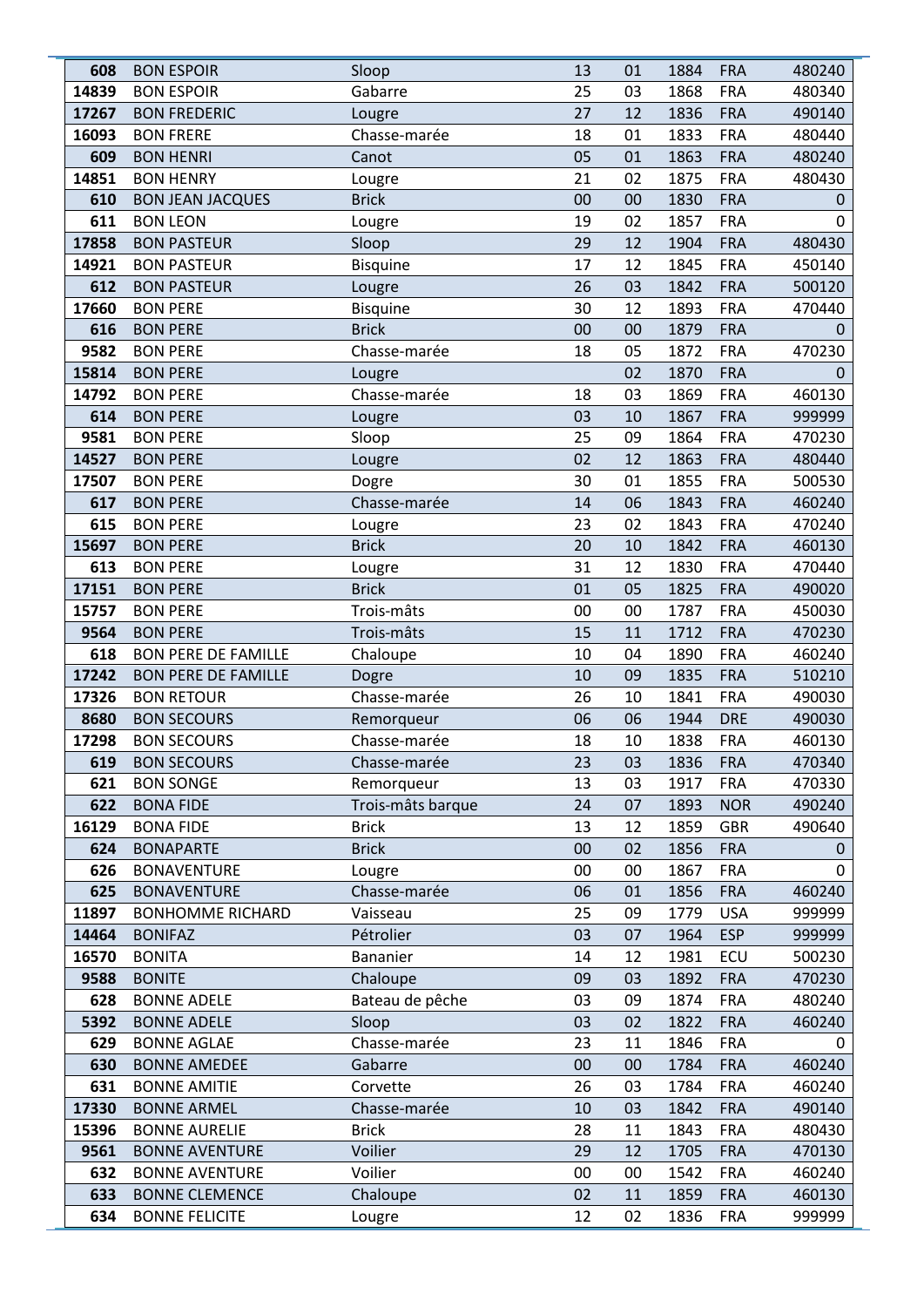| 16975         | <b>BONNE INTELLIGENCE</b>                   | Voilier                  | 21       | 02       | 1786         | <b>FRA</b>               | 490330           |
|---------------|---------------------------------------------|--------------------------|----------|----------|--------------|--------------------------|------------------|
| 16350         | <b>BONNE JOSEPHINE</b>                      | <b>Brick</b>             | 02       | 12       | 1897         | <b>FRA</b>               | 450140           |
| 15387         | <b>BONNE MAGDELEINE</b>                     | <b>Brick</b>             | 03       | 10       | 1831         | <b>FRA</b>               | 450140           |
| 9584          | <b>BONNE MARIE</b>                          | Lougre                   | 01       | 01       | 1877         | <b>FRA</b>               | 470230           |
| 635           | <b>BONNE MARIE</b>                          | Chaland                  | 31       | 01       | 1876         | <b>FRA</b>               | 480240           |
| 14836         | <b>BONNE MARIE</b>                          | Sloop                    | 03       | 12       | 1871         | <b>FRA</b>               | 480340           |
| 17635         | <b>BONNE MARIE</b>                          | <b>Brick</b>             | 13       | 09       | 1869         | <b>FRA</b>               | 500120           |
| 637           | <b>BONNE MARIE</b>                          | Chasse-marée             | 30       | 11       | 1866         | <b>FRA</b>               | 470440           |
| 17594         | <b>BONNE MARIE</b>                          | Lougre                   | 03       | 03       | 1858         | <b>FRA</b>               | 0                |
| 5393          | <b>BONNE MARIE</b>                          | Lougre                   | 21       | 11       | 1854         | <b>FRA</b>               | 470230           |
| 16430         | <b>BONNE MARIE</b>                          | Chasse-marée             | 04       | 04       | 1852         | <b>FRA</b>               | 470440           |
| 17399         | <b>BONNE MARIE</b>                          | <b>Bisquine</b>          | 12       | 01       | 1845         | <b>FRA</b>               | 480440           |
| 16901         | <b>BONNE MERE</b>                           | Sloop                    | 12       | 05       | 1928         | <b>FRA</b>               | 480240           |
| 638           | <b>BONNE MERE</b>                           | Sloop                    | 11       | 01       | 1910         | <b>FRA</b>               | 480240           |
| 3662          | <b>BONNE MERE</b>                           | Sloop                    | 25       | 10       | 1894         | <b>FRA</b>               | 480340           |
| 14495         | <b>BONNE MERE</b>                           | Goélette                 | 17       | 02       | 1880         | <b>FRA</b>               | 470330           |
| 14866         | <b>BONNE MERE</b>                           | Chaloupe                 | 28       | 03       | 1877         | <b>FRA</b>               | 480430           |
| 9579          | <b>BONNE MERE</b>                           | Chaloupe                 | 11       | 02       | 1858         | <b>FRA</b>               | 470230           |
| 15114         | <b>BONNE MERE</b>                           | Chaloupe                 | 02       | 02       | 1855         | <b>FRA</b>               | 460240           |
| 14984         | <b>BONNE MERE</b>                           | Sloop                    | 19       | 09       | 1852         | <b>FRA</b>               | 470330           |
| 17352         | <b>BONNE MERE</b>                           | Lougre                   | 01       | 11       | 1844         | <b>FRA</b>               | 490140           |
| 5832          | <b>BONNE MERE</b>                           | Chasse-marée             | 09       | 09       | 1844         | <b>FRA</b>               | 500120           |
| 9560          | <b>BONNE MERE</b>                           | <b>Brick</b>             | 27       | 01       | 1840         | <b>FRA</b>               | 470230           |
| 17278         | <b>BONNE MERE</b>                           | Sloop                    | 05       | 03       | 1839         | <b>FRA</b>               | 480430           |
| 17238         | <b>BONNE MERE</b>                           | Sloop                    | 26       | 02       | 1835         | <b>FRA</b>               | 500110           |
| 16603         | <b>BONNE MERE</b>                           | Dogre                    | 26       | 04       | 1834         | <b>FRA</b>               | 450030           |
| 15896         | <b>BONNE MERE</b>                           | <b>Brick</b>             | 26       | 12       | 1826         | <b>FRA</b>               | 470230           |
| 13856         | <b>BONNE MERE</b>                           | Chaloupe                 | 26       | 01       | 1804         | <b>FRA</b>               | 460130           |
| 639           | <b>BONNE MERE</b>                           | Trois-mâts               | 07       | 04       | 1789         | <b>FRA</b>               | 460130           |
| 640           | <b>BONNE NOUVELLE</b>                       | Bateau de pêche          | 11       | 09       | 1903         | <b>FRA</b>               | 480340           |
| 14324         | <b>BONNE NOUVELLE</b>                       | Goélette                 | 13       | 02       | 1860         | <b>FRA</b>               | 480340           |
| 15148         | <b>BONNE NOUVELLE</b>                       | Chasse-marée             | 00       | 00       | 1795         | <b>FRA</b>               | 470230           |
| 641           | <b>BONNE PRUDENCE</b>                       | Goélette                 | 26       | 11       | 1860         | <b>FRA</b>               | 0                |
| 14287         | <b>BONNE PRUDENCE</b>                       | Chasse-marée             | 24       | 05       | 1858         | <b>FRA</b>               | 470340           |
| 16606         | <b>BONNE SAINTE ANNE</b>                    | Brick-goélette           | 23       | 03       | 1853         | <b>FRA</b>               | 480530           |
| 642           | <b>BONNE SAINTE RITA</b>                    | Chalutier                | 29       | 12       | 1986         | <b>FRA</b>               | 490040           |
| 5394          | <b>BONNE SANTE</b>                          | Chasse-marée             | 20       | 12       | 1826         | <b>FRA</b>               | 460240           |
| 643           | <b>BONNE SOCIETE</b>                        | Chasse-marée             | 29       | 12       | 1826         | <b>FRA</b>               | 460240           |
| 5613<br>17743 | <b>BONNE SOCIETE</b><br><b>BONNE SOPHIE</b> | Chasse-marée<br>Goélette | 18<br>03 | 10       | 1824         | <b>FRA</b><br><b>FRA</b> | 0<br>0           |
|               | <b>BONNE ZOE</b>                            | Chasse-marée             | 12       | 03       | 1881         |                          |                  |
| 15027<br>644  | <b>BONS AMIS</b>                            | Voilier                  | 31       | 12<br>12 | 1831<br>1783 | <b>FRA</b><br><b>FRA</b> | 470230<br>470230 |
| 10614         | <b>BONTE DE DIEU</b>                        | <b>Brick</b>             | 21       | 10       | 1880         | <b>FRA</b>               | 470330           |
| 14817         | <b>BONTE DU PECHEUR</b>                     | <b>Brick</b>             | 30       | 09       | 1885         | <b>FRA</b>               | 460130           |
| 646           | <b>BORDEAUX</b>                             | Cargo                    | 07       | 09       | 1915         | <b>FRA</b>               | 450140           |
| 647           | <b>BORDEAUX</b>                             | Caboteur                 | 25       | 12       | 1875         | <b>NLD</b>               | 460240           |
| 648           | <b>BORDELAISE</b>                           | <b>Drague</b>            | 08       | 10       | 1919         | <b>FRA</b>               | 460240           |
| 13427         | <b>BORDELAISE</b>                           | Paquebot                 | 04       | 04       | 1874         | GBR                      | 490640           |
| 12773         | <b>BORDER CHIEFTAIN</b>                     | Cargo                    | 28       | 03       | 1889         | <b>GBR</b>               | 490010           |
| 12398         | <b>BORDER KNIGHT</b>                        | Vraquier                 | 04       | 11       | 1917         | <b>GBR</b>               | 490540           |
| 649           | <b>BORE III</b>                             | Cargo                    | 04       | 05       | 1951         | <b>FIN</b>               | 450140           |
| 650           | <b>BOREAS</b>                               | Corvette                 | 28       | 11       | 1807         | <b>HMS</b>               | 490230           |
| 13313         | <b>BOREE</b>                                | Cargo                    | 26       | 03       | 1936         | <b>FRA</b>               | 999999           |
| 5395          | <b>BOREE</b>                                | <b>Brick</b>             | 26       | 09       | 1833         | <b>FRA</b>               | 460140           |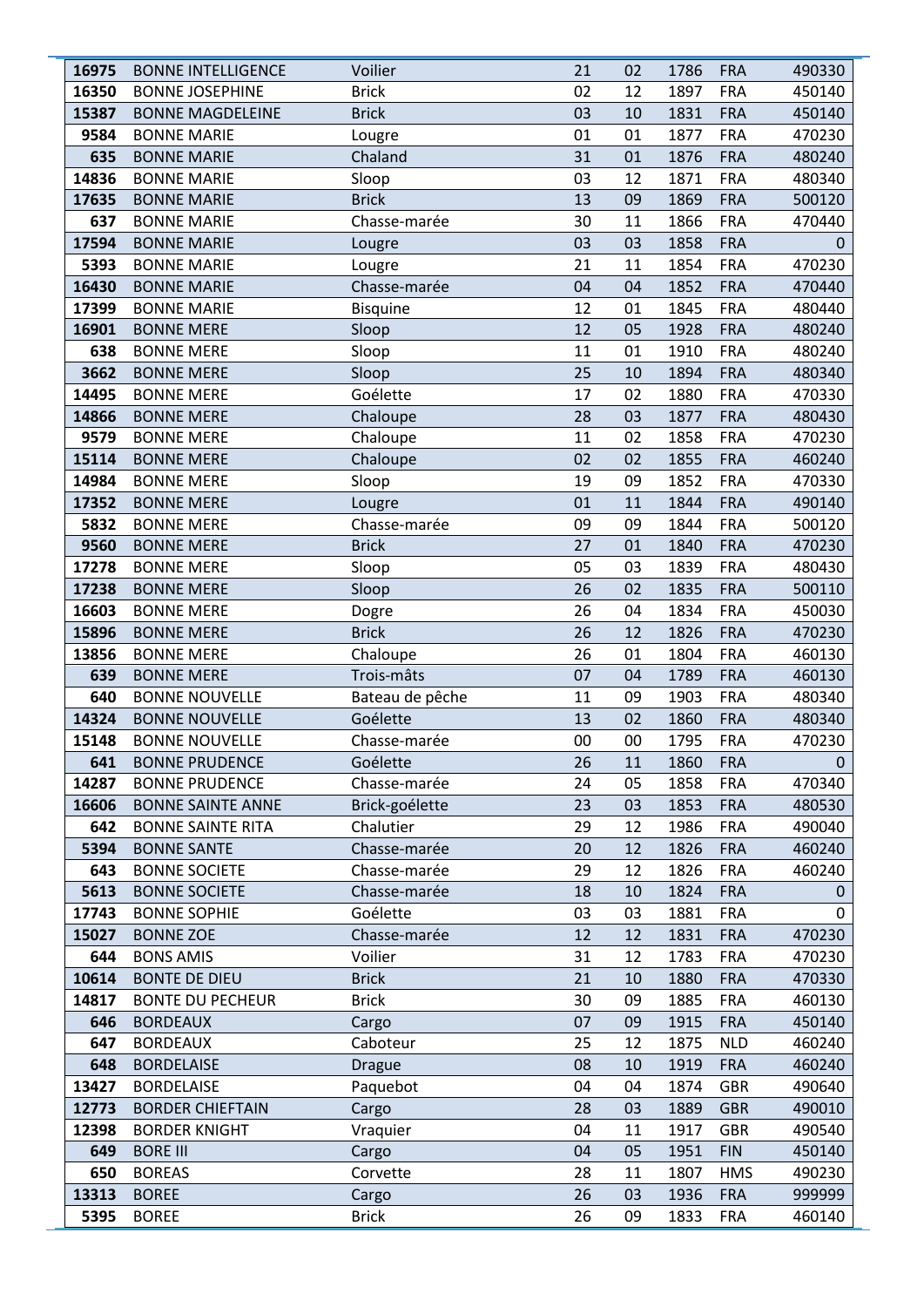| 651            | <b>BOREE</b>                   | Vaisseau             | 12       | 12       | 1746         | <b>ROI</b>               | 470340           |
|----------------|--------------------------------|----------------------|----------|----------|--------------|--------------------------|------------------|
| 8389           | <b>BORG</b>                    | Cargo                | 10       | 06       | 1918         | <b>GBR</b>               | 490540           |
| 9019           | <b>BORGA</b>                   | Cargo                | 01       | 03       | 1918         | <b>GBR</b>               | 500330           |
| 16230          | <b>BORGFRED</b>                | Cargo                | 28       | 03       | 1933         | <b>NOR</b>               | 480430           |
| 8995           | <b>BORGNY</b>                  | Charbonnier          | 26       | 02       | 1918         | <b>NOR</b>               | 500140           |
| 8705           | <b>BORGSTEN</b>                | Cargo                | 19       | 12       | 1917         | <b>NOR</b>               | 500130           |
| 15512          | <b>BORGUND I</b>               | Caboteur             | 30       | 06       | 1917         | <b>NOR</b>               | 500240           |
| 652            | <b>BORMIDA</b>                 | Pétrolier            | 00       | 00       | 0000         | <b>ITA</b>               | 470330           |
| 16121          | <b>BORNEO</b>                  | Patrouilleur         | 18       | 06       | 1917         | <b>HMS</b>               | 500020           |
| 653            | <b>BORNU</b>                   | Paquebot             | 28       | 10       | 1916         | <b>GBR</b>               | 480530           |
| 654            | <b>BORO</b>                    | Cargo                | 27       | 11       | 1916         | <b>NOR</b>               | 490340           |
| 12055          | <b>BORODINO</b>                | Paquebot             | 27       | 05       | 1940         | <b>HMS</b>               | 999999           |
| 16728          | <b>BOSCASTLE</b>               | Cargo                | 07       | 04       | 1918         | <b>GBR</b>               | 999999           |
| 12603          | <b>BOSCO</b>                   | Trois-mâts goélette  | 29       | 11       | 1919         | <b>NLD</b>               | 490140           |
| 10996          | <b>BOSCOBEL</b>                | Caboteur             | 29       | 05       | 1937         | <b>GBR</b>               | 510220           |
| 10945          | <b>BOSSI</b>                   | Cargo                | 01       | 12       | 1916         | <b>NOR</b>               | 490540           |
| 10786          | <b>BOSSUET</b>                 | Trois-mâts barque    | 08       | 11       | 1929         | <b>FRA</b>               | 500120           |
| 655            | <b>BOSSUET</b>                 | <b>Brick</b>         | 17       | 11       | 1874         | <b>FRA</b>               | 500010           |
| 11474          | <b>BOSTON CITY</b>             | Cargo                | 02       | 01       | 1918         | <b>GBR</b>               | 510540           |
| 9259           | <b>BOSTONIAN</b>               | Cargo                | 10       | 10       | 1917         | <b>GBR</b>               | 490240           |
| 14713          | <b>BOSTONIAN</b>               | Clipper              | 27       | 03       | 1861         | <b>USA</b>               | 490240           |
| 8682           | <b>BOSWORTH</b>                | Cargo                | 04       | 09       | 1944         | <b>GBR</b>               | 490030           |
| 16427          | <b>BOTHALWOOD</b>              | Trois-mâts barque    | 20       | 01       | 1881         | <b>GBR</b>               | 490230           |
| 13482          | <b>BOTNE</b>                   | Cargo                | 03       | 09       | 1941         | <b>NOR</b>               | 500440           |
| 15705          | <b>BOUCALAIS</b>               | <b>Bisquine</b>      | 01       | 08       | 1867         | <b>FRA</b>               | 480440           |
| 9589           | <b>BOUCAU</b>                  | Cargo                | 02       | 11       | 1909         | <b>FRA</b>               | 510430           |
| 657            | <b>BOUET WILLAUMEZ</b>         | Torpilleur           | 31       | 08       | 1900         | <b>FRA</b>               | 490230           |
| 12243          | <b>BOUGAINVILLE</b>            | Trois-mâts barque    | 22       | 03       | 1916         | <b>FRA</b>               | 510740           |
| 9587           | <b>BOULOGNE</b>                | <b>Drague</b>        | 29       | 04       | 1890         | <b>NLD</b>               | 470230           |
| 658            | <b>BOULONNAISE</b>             | Goélette             | 23       | 02       | 1910         | <b>FRA</b>               | 480140           |
| 659            | <b>BOUNTY</b>                  | Chalutier            | 22       | 08       | 1976         | <b>FRA</b>               | 480530           |
| 660            | <b>BOURBAKI</b>                | Trois-mâts barque    | 19       | 12       | 1938         | <b>FRA</b>               | 470330           |
| 12589          | <b>BOURBON</b>                 | Vaisseau             | 11       | 04       | 1741         | <b>ROI</b>               | 480530           |
| 11387          | <b>BOURBON</b>                 | Vaisseau             | 03       | 06       | 1692         | <b>FRA</b>               | 490140           |
| 11009          | <b>BOURNEMOUTH</b>             | Vapeur à aubes       | 27       | 08       | 1886         | <b>GBR</b>               | 500240           |
| 5903           | <b>BOURRASQUE</b>              | Torpilleur           | 30       | 05       | 1940         | <b>FRA</b>               | 510210           |
| 8952           | <b>BOVEY TRACEY</b>            | Cargo                | 17       | 11       | 1941         | <b>GBR</b>               | 999999           |
| 10997          | <b>BOWSPRITE</b>               | <b>Drague</b>        | 05       | 12       | 1988         | GBR                      | 510210           |
| 11703          | <b>BOXER</b>                   | Destroyer            | 08       | 02       | 1918         | <b>HMS</b>               | 500140           |
| 9413           | <b>BOY ROY</b>                 | Chalutier            | 28       | 05       | 1940         | <b>HMS</b>               | 510210           |
| 662            | <b>BOYNE</b>                   | Paquebot             | 14       | 08       | 1875         | <b>GBR</b>               | 480430           |
| 10882<br>16377 | <b>BOYNE</b><br><b>BOYNTON</b> | Vaisseau<br>Cargo    | 01<br>25 | 05<br>09 | 1795<br>1917 | <b>HMS</b><br><b>GBR</b> | 500130<br>500530 |
| 8997           | <b>BRAATT II</b>               | Charbonnier          | 07       | 03       | 1918         | <b>NOR</b>               | 500130           |
| 663            | <b>BRACKENFIELD</b>            | Caboteur             | 10       | 06       | 1944         | <b>GBR</b>               | 490040           |
| 12056          | <b>BRADGLEN</b>                |                      | 19       | 09       | 1941         | <b>GBR</b>               |                  |
| 12194          | <b>BRAEDALE</b>                | Cargo                | 16       |          |              | <b>IRL</b>               | 510120           |
| 16530          | <b>BRAESIDE</b>                | Caboteur<br>Caboteur | 04       | 10<br>12 | 1932<br>1917 | <b>GBR</b>               | 500140<br>500040 |
| 664            | <b>BRAGA</b>                   | Bananier             | 07       | 02       | 1961         | <b>NOR</b>               | 500010           |
| 11255          | <b>BRAMDEN</b>                 |                      | 16       | 09       | 1939         | <b>GBR</b>               | 510210           |
| 1837           | <b>BRAMHALL</b>                | Cargo<br>Caboteur    | 27       | 09       | 1935         | <b>GBR</b>               | 470440           |
| 16122          | <b>BRAMHAM</b>                 |                      | 20       | 07       | 1917         | <b>GBR</b>               | 490440           |
| 9568           | <b>BRANCEPETH</b>              | Cargo                | 23       | 02       | 1869         | <b>GBR</b>               |                  |
| 665            |                                | Cargo                | 30       | 04       |              |                          | 470230<br>450340 |
|                | <b>BRANDARIS</b>               | Caboteur             |          |          | 1968         | <b>NLD</b>               |                  |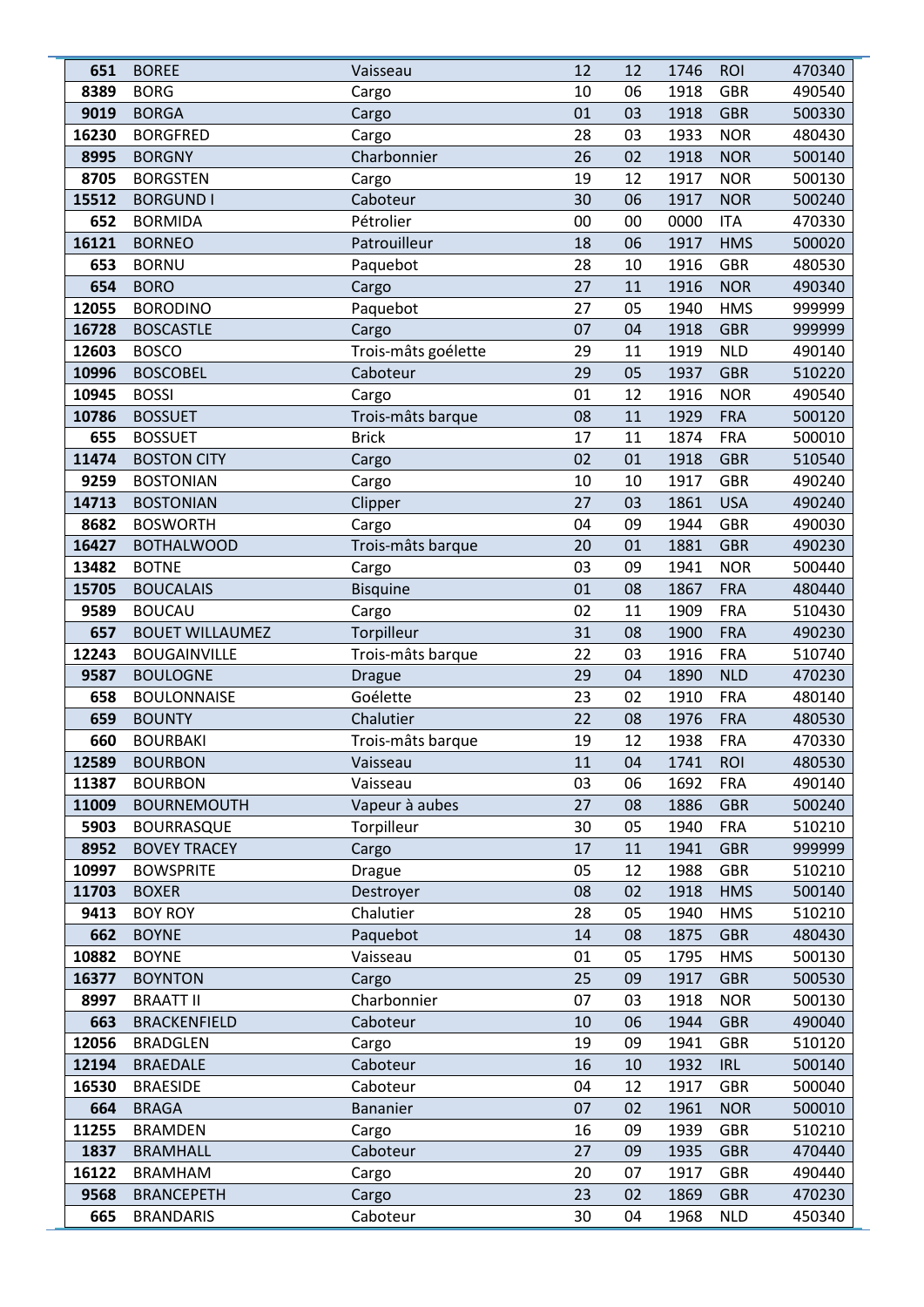| 16749 | <b>BRANDENBURG</b>      | Cargo               | 11 | 01 | 1971 | <b>DEU</b> | 500120 |
|-------|-------------------------|---------------------|----|----|------|------------|--------|
| 8503  | <b>BRANDENBURG</b>      | Bateau-Pilote       | 12 | 10 | 1940 | <b>DRE</b> | 510110 |
| 9219  | <b>BRANKELOW</b>        | Cargo               | 21 | 04 | 1890 | <b>GBR</b> | 500530 |
| 12256 | <b>BRANKSOME CHINE</b>  | Cargo               | 23 | 02 | 1915 | <b>GBR</b> | 500020 |
| 8604  | <b>BRANLEBAS</b>        | Torpilleur          | 14 | 12 | 1940 | <b>HMS</b> | 500540 |
| 666   | <b>BRANLEBAS</b>        | Contre-torpilleur   | 29 | 09 | 1915 | <b>FRA</b> | 510210 |
| 667   | <b>BRANSTEY</b>         | <b>Brick</b>        | 09 | 01 | 1819 | <b>GBR</b> | 999999 |
| 11010 | <b>BRAUNTON</b>         | Cargo               | 07 | 04 | 1916 | <b>GBR</b> | 500020 |
| 11748 | <b>BRAVA</b>            | Cargo               | 03 | 09 | 1918 | <b>PRT</b> | 500540 |
| 15637 | <b>BRAVALLA</b>         | Cargo               | 04 | 02 | 1917 | <b>SWE</b> | 490640 |
| 668   | <b>BRAVE</b>            | Chasse-marée        | 04 | 08 | 1834 | <b>FRA</b> | 500120 |
| 16470 | <b>BRAVE BRETON</b>     | Chasse-marée        | 21 | 01 | 1831 | <b>FRA</b> | 490140 |
| 9977  | <b>BRAVO</b>            | Cargo               | 07 | 12 | 1916 | <b>ESP</b> | 480530 |
| 8662  | <b>BRAVORE</b>          | Cargo               | 22 | 04 | 1940 | <b>NOR</b> | 510110 |
| 8666  | <b>BRAZEN</b>           | Destroyer           | 20 | 06 | 1940 | <b>HMS</b> | 510110 |
| 10883 | <b>BRAZEN</b>           | Sloop               | 26 | 01 | 1800 | <b>HMS</b> | 500040 |
| 669   | <b>BREAKAWAY OF YAR</b> | Yacht               | 17 | 08 | 1973 | <b>GBR</b> | 490140 |
| 16250 | <b>BREDA</b>            | Caboteur            | 22 | 07 | 1917 | <b>NLD</b> | 510210 |
| 12436 | <b>BREEZE</b>           | Goélette            | 28 | 10 | 1880 | <b>GBR</b> | 500040 |
| 5798  | <b>BREHAC</b>           | <b>Barque</b>       | 00 | 02 | 1719 | <b>FRA</b> | 450030 |
| 9594  | <b>BREIM</b>            | Cargo               | 19 | 02 | 1917 | <b>NOR</b> | 430140 |
| 16283 | <b>BREIZ</b>            | Caboteur            | 20 | 11 | 1917 | <b>FRA</b> | 0      |
| 13365 | <b>BREIZ HUEL</b>       | Cargo               | 09 | 03 | 1913 | <b>FRA</b> | 510430 |
| 15298 | <b>BREIZ IZEL</b>       | Chalutier           | 30 | 01 | 1951 | <b>FRA</b> | 470440 |
| 13688 | <b>BREIZ IZEL</b>       | Dundee              | 20 | 11 | 1909 | <b>FRA</b> | 470440 |
| 16045 | <b>BREIZ NEVEZ</b>      | Langoustinier       | 04 | 06 | 1967 | <b>FRA</b> | 480340 |
| 670   | <b>BREIZH</b>           | Chalutier           | 08 | 02 | 1997 | <b>FRA</b> | 470440 |
| 14963 | <b>BREIZH DISHUAL</b>   | Dundee              | 11 | 10 | 1928 | <b>FRA</b> | 470340 |
| 8284  | <b>BREMEN</b>           | Remorqueur          | 07 | 06 | 1944 | <b>DRE</b> | 490010 |
| 8977  | <b>BREMEN</b>           | Cargo               | 29 | 06 | 1900 | <b>DEU</b> | 490240 |
| 671   | <b>BREMENRY</b>         | Cargo               | 12 | 08 | 1891 | <b>AUT</b> | 490240 |
| 15609 | <b>BRENDA</b>           | <b>Brick</b>        | 07 | 01 | 1917 | <b>GBR</b> | 500020 |
| 10787 | <b>BRENN</b>            | Trois-mâts barque   | 16 | 01 | 1917 | <b>FRA</b> | 999999 |
| 16984 | <b>BRESLAU</b>          | Vaisseau            | 11 | 11 | 1784 | <b>VOC</b> | 500120 |
| 13142 | <b>BREST</b>            | Paquebot            | 06 | 09 | 1879 | <b>GBR</b> | 490540 |
| 12164 | <b>BRESTOIS</b>         | Caboteur            | 07 | 03 | 1918 | <b>FRA</b> | 500140 |
| 672   | <b>BRESTOIS</b>         | Goélette            | 30 | 12 | 1867 | <b>FRA</b> | 460240 |
| 673   | <b>BRESTOISE</b>        | Chalutier           | 00 | 00 | 0000 | <b>FRA</b> | 450140 |
| 14351 | <b>BRETAGNE</b>         | Malamok             | 06 | 03 | 1946 | <b>FRA</b> | 480530 |
| 9596  | <b>BRETAGNE</b>         | Gabarre             | 25 | 04 | 1922 | <b>FRA</b> | 470230 |
| 675   | <b>BRETAGNE</b>         | Cargo               | 10 | 08 | 1918 | <b>GBR</b> | 500330 |
| 8708  | <b>BRETAGNE</b>         | Trois-mâts goélette | 15 | 10 | 1918 | <b>FRA</b> | 999999 |
| 16255 | <b>BRETAGNE</b>         | Goélette            |    | 03 | 1890 | <b>FRA</b> | 0      |
| 15054 | <b>BRETAGNE</b>         | Trois-mâts          | 01 | 09 | 1883 | <b>FRA</b> | 470230 |
| 14980 | <b>BRETAGNE</b>         | Lougre              | 12 | 04 | 1879 | <b>FRA</b> | 460240 |
| 16100 | <b>BRETAGNE</b>         | Brick-goélette      |    | 10 | 1872 | <b>FRA</b> | 480440 |
| 17607 | <b>BRETAGNE</b>         | Lougre              | 01 | 05 | 1856 | <b>FRA</b> | 480430 |
| 674   | <b>BRETAGNE</b>         | Frégate             | 23 | 11 | 1711 | <b>FRA</b> | 480240 |
| 8255  | <b>BRETON</b>           | Escorteur           | 29 | 11 | 1995 | <b>FRA</b> | 480430 |
| 676   | <b>BRETON</b>           | Caboteur            | 23 | 12 | 1905 | <b>FRA</b> | 460240 |
| 11402 | <b>BRETON</b>           | Navire à passagers  | 29 | 03 | 1890 | <b>FRA</b> | 490140 |
| 13785 | <b>BRETON</b>           | Sloop               | 27 | 12 | 1889 | <b>FRA</b> | 480340 |
| 13348 | <b>BRETONNE</b>         | Goélette            | 18 | 12 | 1938 | <b>FRA</b> | 490540 |
| 17803 | <b>BRETONNE</b>         | Goélette            | 07 | 12 | 1886 | <b>FRA</b> | 490020 |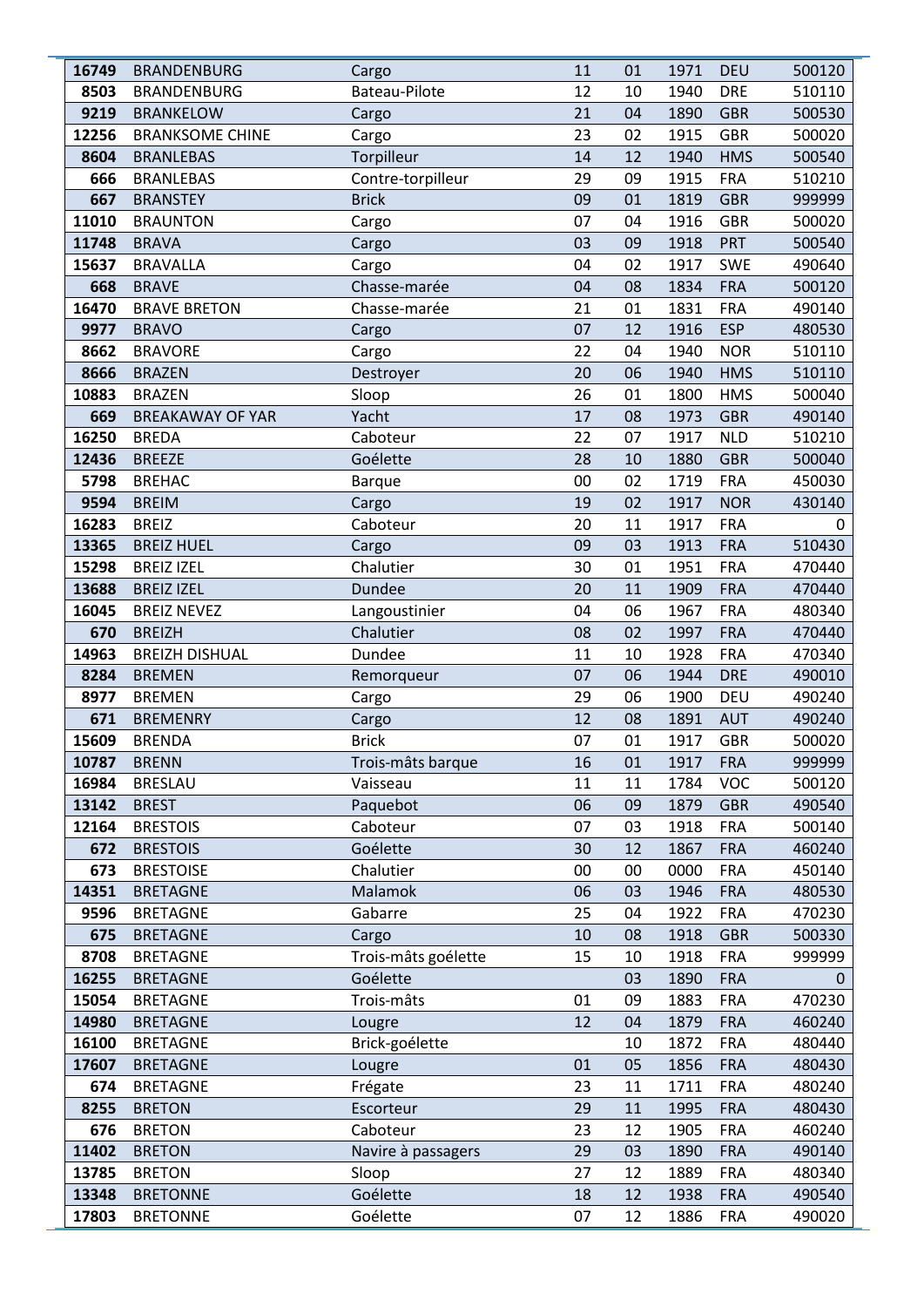| 679   | <b>BRIARDENE</b>            | Cargo              | 01       | 12 | 1916 | <b>GBR</b> | 490640 |
|-------|-----------------------------|--------------------|----------|----|------|------------|--------|
| 15398 | <b>BRICK ANGLAIS</b>        | <b>Brick</b>       | 28       | 09 | 1856 | <b>GBR</b> | 460130 |
| 13680 | <b>BRIERE</b>               | Cargo              | 16       | 11 | 1930 | <b>FRA</b> | 480440 |
| 680   | <b>BRIERTON</b>             | Cargo              | 22       | 11 | 1916 | <b>GBR</b> | 480530 |
| 11749 | <b>BRIGADE</b>              | Caboteur           | 19       | 02 | 1917 | <b>GBR</b> | 500110 |
| 682   | <b>BRIGHTON</b>             | Navire-hôpital     | 24       | 05 | 1940 | <b>GBR</b> | 490120 |
| 13479 | <b>BRIGHTON</b>             | Cargo              | 06       | 05 | 1940 | <b>GBR</b> | 510210 |
| 681   | <b>BRIGHTON</b>             | Paquebot           | 29       | 01 | 1887 | <b>GBR</b> | 490240 |
| 12437 | <b>BRIGHTON QUEEN</b>       | Vapeur à aubes     | 06       | 10 | 1915 | <b>HMS</b> | 510220 |
| 684   | <b>BRIGHTON QUEEN II</b>    | Vapeur à aubes     | 01       | 06 | 1940 | <b>HMS</b> | 510210 |
| 12363 | <b>BRIGITTA</b>             | Charbonnier        | 04       | 12 | 1917 | <b>GBR</b> | 500040 |
| 14468 | <b>BRIGITTE</b>             | Chalutier          | 24       | 02 | 1963 | <b>FRA</b> | 500120 |
| 16568 | <b>BRIGITTE ET PHILIPPE</b> | Chalutier          | 01       | 04 | 1981 | <b>FRA</b> | 0      |
| 13110 | <b>BRIKA</b>                | Cargo              | 13       | 03 | 1917 | <b>GBR</b> | 999999 |
| 685   | <b>BRILHAC</b>              | Frégate            | 00       | 08 | 1708 | <b>FRA</b> | 480240 |
| 11376 | <b>BRILLAND</b>             | Sloop              | 02       | 05 | 1903 | <b>GUE</b> | 490140 |
| 9208  | <b>BRINKBURN</b>            | Cargo              | 15       | 12 | 1898 | <b>GBR</b> | 490640 |
| 14089 | <b>BRISANT</b>              | Ligneur            | 18       | 05 | 2012 | <b>FRA</b> | 480430 |
| 13086 | <b>BRISE</b>                | Goélette           | 07       | 03 | 1918 | <b>FRA</b> | 500540 |
| 13307 | <b>BRISE LAMES</b>          | Sloop              | 08       | 01 | 1936 | <b>FRA</b> | 480240 |
| 13663 | <b>BRISE LAMES</b>          | Chaloupe           | 05       | 11 | 1926 | <b>FRA</b> | 480430 |
| 14695 | <b>BRISE LAMES</b>          | Trois-mâts         | 27       | 05 | 1882 | <b>FRA</b> | 999999 |
| 15870 | <b>BRISE LAMES</b>          | <b>Brick</b>       | 14       | 04 | 1859 | <b>FRA</b> | 480440 |
| 686   | <b>BRISEIS</b>              | Cargo              | 01       | 10 | 1937 | <b>FRA</b> | 490230 |
| 5614  | <b>BRISENTIN</b>            | Voilier            | 18       | 12 | 1697 | <b>FRA</b> | 450140 |
| 9010  | <b>BRISK</b>                | Charbonnier        | 07       | 06 | 1918 | <b>NOR</b> | 500440 |
| 12500 | <b>BRISTOL</b>              | Vaisseau           | 09       | 04 | 1709 | <b>HMS</b> | 480430 |
| 8802  | <b>BRISTOL AW 216</b>       | Avion              | 02       | 12 | 1941 | <b>GBR</b> | 470340 |
| 12378 | <b>BRITANNIA</b>            | Navire à passagers | 19       | 10 | 1917 | <b>GBR</b> | 500130 |
| 17480 | <b>BRITANNIA</b>            | Goélette           | 23       | 04 | 1853 | <b>GBR</b> | 490020 |
| 11887 | <b>BRITANNIA</b>            | Voilier            | 23       | 03 | 1754 | <b>GBR</b> | 480430 |
| 689   | <b>BRITANNIC</b>            | Ketch              | 13       | 12 | 1917 | <b>GBR</b> | 490240 |
| 16751 | <b>BRITANNICA HAV</b>       | Cargo              | 20       | 03 | 2018 | <b>MLT</b> | 500010 |
| 690   | <b>BRITISH COMMERCE</b>     | Quatre-mâts barque | 24       | 04 | 1883 | <b>GBR</b> | 500030 |
| 691   | <b>BRITISH INVENTOR</b>     | Pétrolier          | 01       | 06 | 1940 | <b>GBR</b> | 500240 |
| 11982 | <b>BRITISH LIBERTY</b>      | Pétrolier          | 06       | 01 | 1940 | <b>GBR</b> | 510110 |
| 692   | <b>BRITISH PRINCE</b>       | Cargo              | 26       | 09 | 1941 | <b>GBR</b> | 999999 |
| 13519 | <b>BRITISH QUEEN</b>        | Bateau-poste       | 17       | 12 | 1814 | <b>GBR</b> | 510110 |
| 693   | <b>BRITOMART</b>            | Dragueur de mines  | 27       | 08 | 1944 | <b>HMS</b> | 490040 |
| 9414  | <b>BRITSUM</b>              | Cargo              | 04       | 07 | 1940 | <b>NLD</b> | 500040 |
| 8564  | <b>BRITTA</b>               | Pétrolier          | 06       | 12 | 1939 | <b>NOR</b> | 490430 |
| 8562  | <b>BRITTA</b>               | Cargo              | 29       | 03 | 1917 | <b>NOR</b> | 440130 |
| 688   | <b>BRITTANNIA</b>           | <b>Brick</b>       | 00       | 12 | 1777 | <b>GBR</b> | 480440 |
| 9578  | <b>BRIVE</b>                | Lougre             | 21       | 03 | 1857 | <b>FRA</b> | 470230 |
| 14937 | <b>BRIVET</b>               | Chalutier          | 23       | 01 | 1943 | <b>FRA</b> | 470440 |
| 695   | <b>BRIZEUX</b>              | Trois-mâts barque  | 21       | 10 | 1916 | <b>FRA</b> | 490240 |
| 12029 | <b>BROADHURST</b>           | Charbonnier        | 26       | 07 | 1940 | <b>GBR</b> | 500120 |
| 14062 | <b>BROCELIANDE</b>          | Trois-mâts         | 08       | 08 | 1933 | <b>FRA</b> | 999999 |
| 696   | <b>BROCKLEY COMBE</b>       | Cargo              | 15       | 12 | 1953 | <b>GBR</b> | 480240 |
| 697   | <b>BRODE</b>                | Cargo              | 19       | 03 | 1917 | <b>NOR</b> | 470440 |
| 12347 | <b>BRODERICK</b>            | Cargo              | 29<br>13 | 04 | 1918 | <b>GBR</b> | 500020 |
| 9193  | <b>BRODFIELD</b>            | Paquebot           |          | 11 | 1916 | <b>GBR</b> | 490640 |
| 11736 | <b>BRODLAND</b>             | Cargo              | 20       | 01 | 1913 | <b>GBR</b> | 510340 |
| 698   | <b>BRODSTONE</b>            | Cargo              | 15       | 08 | 1917 | <b>GBR</b> | 999999 |